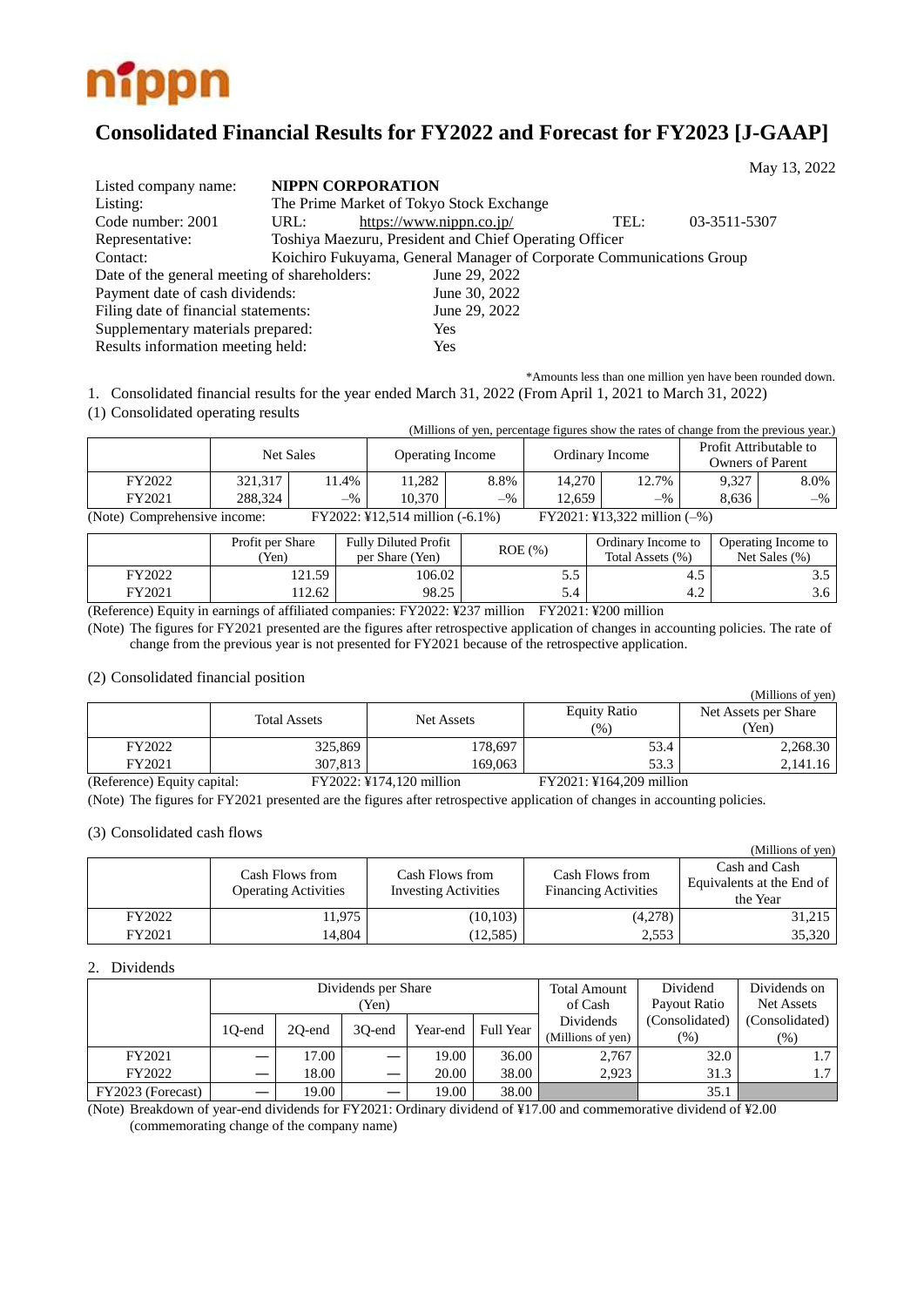3. Forecast of consolidated business results for FY2023 (From April 1, 2022 to March 31, 2023)

|                  | (Millions of yen, percentage figures show the rate of changes from the same period of the previous year.) |       |                         |            |                 |            |                                                   |            |                  |  |
|------------------|-----------------------------------------------------------------------------------------------------------|-------|-------------------------|------------|-----------------|------------|---------------------------------------------------|------------|------------------|--|
|                  |                                                                                                           |       | <b>Operating Income</b> |            | Ordinary Income |            | Profit Attributable to<br><b>Owners of Parent</b> |            | Profit per Share |  |
|                  | Net Sales                                                                                                 |       |                         |            |                 |            |                                                   |            | (Yen)            |  |
| Half Year        | 173.000                                                                                                   | 9.8%  | 4.600                   | $(21.6)\%$ | 5.700           | $(22.6)\%$ | 3.900                                             | $(25.5)\%$ | 50.81 l          |  |
| <b>Full Year</b> | 355,000                                                                                                   | 10.5% | 10.100                  | $(10.5)\%$ | 12.200          | $(14.5)\%$ | 8.300                                             | $(11.0)\%$ | 108.13           |  |

\* Notes

- (1) Significant changes in subsidiaries during the term (changes in specified subsidiaries in accordance with changes in the scope of consolidation): None
- (2) Changes in accounting policies, accounting estimates and retrospective restatements

| 1) Changes in accounting policies due to revisions of accounting standards: | Yes  |
|-----------------------------------------------------------------------------|------|
| 2) Changes other than $1$ :                                                 | None |
| 3) Change in accounting estimates:                                          | None |
| 4) Retrospective restatements:                                              | None |

(3) Number of shares issued and outstanding (common stock)

| 1) Number of shares outstanding at the end of<br>each period (including treasury shares): | FY2022 | 78,824,009 shares   FY2021 | 78,824,009 shares |
|-------------------------------------------------------------------------------------------|--------|----------------------------|-------------------|
| 2) Number of treasury shares at the end of each<br>period:                                | FY2022 | 2,021,404 shares   FY2021  | 2,093,223 shares  |
| 3) Average number of shares:                                                              | FY2022 | 76,712,872 shares   FY2021 | 76,680,700 shares |

\* These consolidated financial results are outside the scope of audit.

\* Explanation regarding the appropriate use of projected financial results and other special instructions

Descriptions regarding the future, including the financial outlook contained in this material, are based on certain information currently available to the Company and particular assumptions, which are, at the discretion of the Company, deemed reasonable, and actual financial results may significantly vary due to various factors. Please refer to "1. Overview of Financial Results (1) Overview of business results for the fiscal year under review 2) Future outlook" on page 4 for information on preconditions underlying the above outlook and other related information.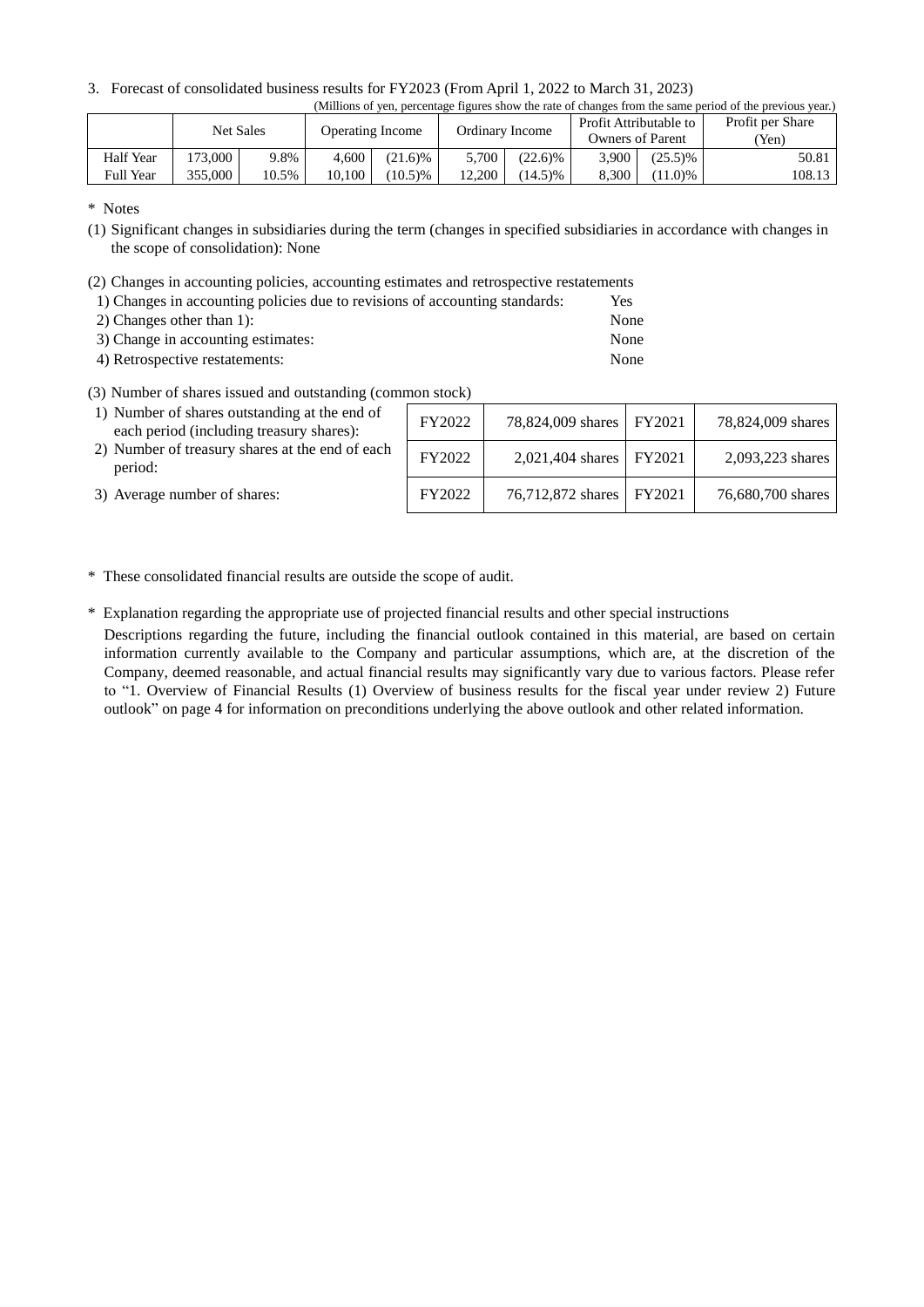## Contents

|    | (3) Basic policy on profit distribution and dividends for the year ended March 31, 2022 and the year |  |
|----|------------------------------------------------------------------------------------------------------|--|
|    |                                                                                                      |  |
| 3. |                                                                                                      |  |
|    |                                                                                                      |  |
|    |                                                                                                      |  |
|    |                                                                                                      |  |
|    |                                                                                                      |  |
|    |                                                                                                      |  |
|    |                                                                                                      |  |
|    |                                                                                                      |  |
|    |                                                                                                      |  |
|    |                                                                                                      |  |
|    |                                                                                                      |  |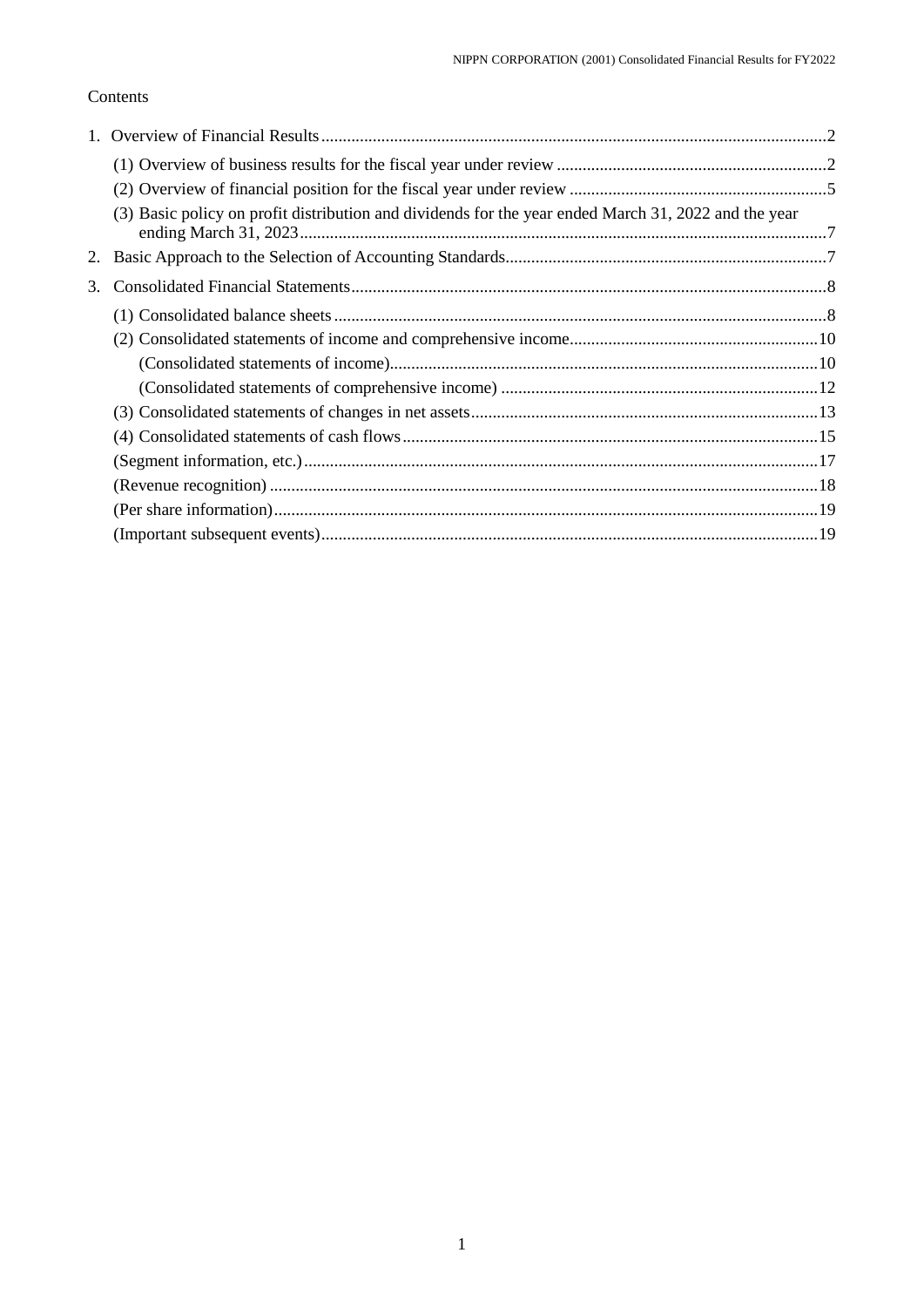## <span id="page-3-0"></span>**1. Overview of Financial Results**

#### <span id="page-3-1"></span>**(1) Overview of business results for the fiscal year under review**

## **1) Business results for the fiscal year under review**

|                                            |             |             |            | (Millions of yen) |
|--------------------------------------------|-------------|-------------|------------|-------------------|
|                                            | Fiscal 2021 | Fiscal 2022 | Difference | Change            |
| Net sales                                  | 288,324     | 321,317     | 32,993     | 111.4%            |
| Operating income                           | 10.370      | 11,282      | 911        | 108.8%            |
| Ordinary income                            | 12,659      | 14,270      | 1,611      | 112.7%            |
| Profit attributable<br>to owners of parent | 8,636       | 9.327       | 691        | 108.0%            |

During the fiscal year ended March 31, 2022, amid the ongoing COVID-19 pandemic, the rising vaccination rate helped economic activity in Japan start returning to normal. However, the emergence of a new variant of the COVID-19 virus caused a resurgence of infection. As a result, prospects for the Japanese economy have remained uncertain.

In the food industry, the spread of COVID-19 brought about significant changes in consumer behavior, such as growth of delivery services and an increase in eating at home, and an increase in demand for products for consumption at home. Moreover, the impact of soaring prices of raw materials is a concern.

The Group is reinforcing the existing business by reducing costs and strengthening sales while, at the same time, vigorously investing in promising fields to strengthen the business foundation based on a flexible approach in an unprecedented business environment.

In February 2022, the Company announced its plan to construct a new flour mill on the site in Chita City, Aichi Prefecture. The plan also calls for expansion of facilities of the Kobe-Konan Mill in the ongoing reorganization of the production structure. This reorganization will increase the Company's ratio of waterfront milling from 83% to 95%. The Company aims to realize a state-of-the-art flour mill that will be resilient to natural disasters and take the Sustainable Development Goals (SDGs) into consideration, including through energy saving and environmental friendliness, while enhancing the new mill's productivity by combining the latest automation technology with the Company's accumulated technological expertise.

In our environmental protection efforts, we have gradually changed the best-before date labeling of pasta for home use to "year and month" labeling to contribute to the reduction of food loss. Other initiatives include the use of paper trays made from environmentally friendly raw materials, such as PEFC-certified paper (indicating that the product is derived from timber sourced from sustainably managed forests), and ecо paper trays made from unbleached wood pulp for frozen foods for home use, as well as switching of the packaging of some home-use wheat flour to paper.

The system failure brought about by the cyberattack in July 2021 caused great inconvenience to our stakeholders. To prevent a recurrence, we have strengthened our information security measures and completed the restoration of our main mission-critical systems in January 2022.

Although the Group recorded expenses related to the system failure as an extraordinary loss, net sales and profits were both higher than the levels for the previous year, because the frozen food category's brisk performance continued owing to increasing demand for products for consumption at home and a recovery in demand for food in the professional-use category and for ready-made meals that exceeded expectations following sluggishness in 2020. Consolidated net sales for the fiscal year under review increased by 11.4% year on year to ¥321,317 million, operating income increased by 8.8% to ¥11,282 million, ordinary income increased by 12.7% to ¥14,270 million, and profit attributable to owners of parent increased by 8.0% to ¥9,327 million.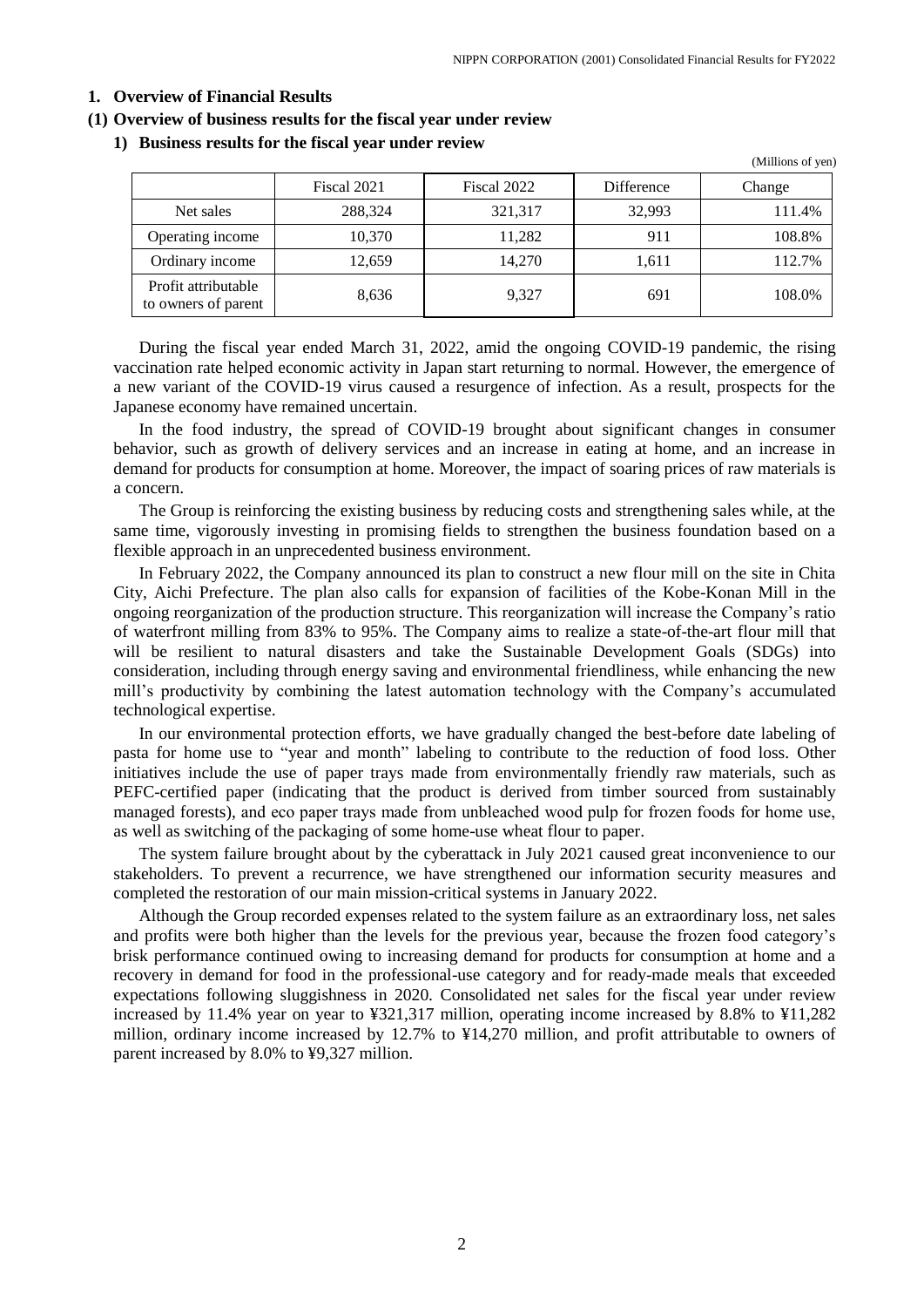$(x, \alpha)$ 

The performance of individual business segments was as follows.

|                  |             |             |            | (TVITHIOITS OF YELL) |
|------------------|-------------|-------------|------------|----------------------|
|                  | Fiscal 2021 | Fiscal 2022 | Difference | Change               |
| Net sales        | 92.595      | 96.934      | 4.339      | 104.7%               |
| Operating income | 5,133       | 6.211       | 1.078      | 121.0%               |

## **Flour Milling**

**Food**

The Group is strengthening quality control in response to the growing preoccupation with the safety and security of food throughout society. At the same time, the Group promoted sales initiatives with a view to resolving the issues that concern customers in order to meet diverse customer needs, utilizing technologies cultivated for many years.

Despite operating in an environment in which the impact of COVID-19 was expanding, we strove to strengthen initiatives in partnership with customers, and enhance sales capabilities and brand power, and promoted sales activities.

As a result, sales of wheat flour and sales of wheat bran, a by-product, were higher than the levels for the previous year.

In line with the increase of government sales prices (tax inclusive) of imported wheat by 5.5% on average for the five key products in April 2021 and by 19.0% in October 2021, we revised the prices of our products in June 2021 and December 2021, respectively.

As a result, net sales for the Flour Milling segment increased by 4.7% year on year to ¥96,934 million, and operating income increased by 21.0% to ¥6,211 million.

|                  |             |             |            | (Millions of yen) |
|------------------|-------------|-------------|------------|-------------------|
|                  | Fiscal 2021 | Fiscal 2022 | Difference | Change            |
| Net sales        | 160,751     | 185.911     | 25,160     | $15.7\%$          |
| Operating income | 4.272       | 4,068       | (203)      | 95.2%             |

In the professional-use category, demand showed a tendency to recover compared with the previous year and sales of products in this category were higher than the level for the previous year despite a significant impact, mainly on the restaurant sector, of the government's request for large-scale commercial facilities to suspend operations and for restaurants to suspend operations or reduce opening hours, following the declarations of a state of emergency.

On the other hand, in the home-use product category, sales were lower than the level for the previous year because of a dip in demand following surging demand in the previous year for products for consumption at home because people refrained from going out.

In the frozen foods category, sales were far higher than the level for the previous year. In addition to solid demand for frozen pasta, demand for the One Plate Meal series of complete meals consisting of a main dish and staples and demand for the Imadoki Gohan series of rice dishes, which allow consumers to have trendy rice dishes easily at home, were brisk. These results not only reflected continued high demand for products for consumption at home but also the fact that the COVID-19 pandemic prompted more consumers to pursue ease and convenience in meals. Vigorous advertising and sales promotion, including airing of TV commercials, also contributed to the results.

In the ready-made meals business, despite the COVID-19 pandemic's adverse impact on demand, it showed a tendency to recover compared with the previous year and sales were higher than the level for the previous year.

As a result, net sales of the Food segment increased by 15.7% year on year to ¥185,911 million, while operating income decreased by 4.8% to ¥4,068 million.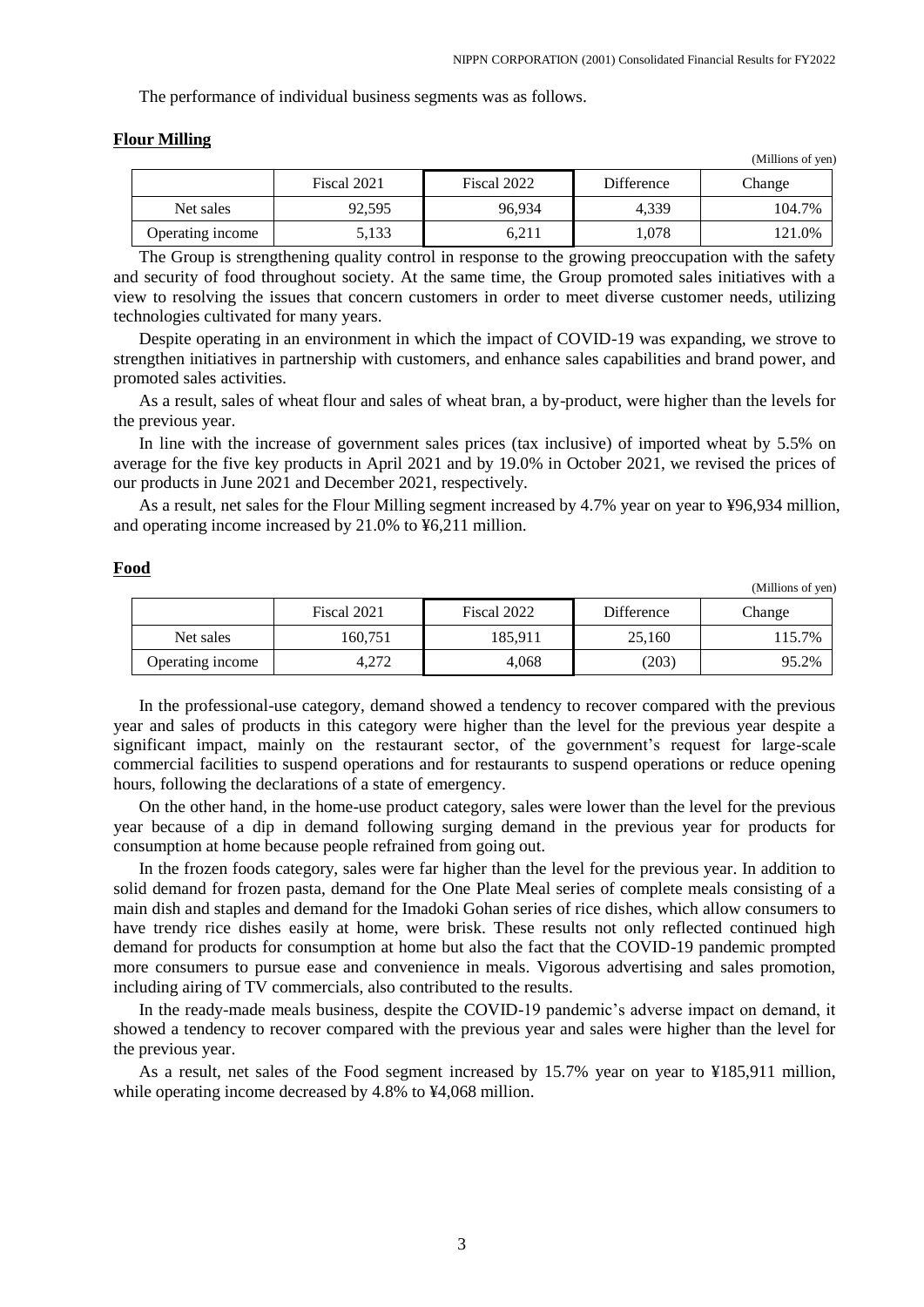|                  | Fiscal 2021 | Fiscal 2022 | <b>Difference</b> | Change |
|------------------|-------------|-------------|-------------------|--------|
| Net sales        | 34.977      | 38.471      | 3,493             | 110.0% |
| Operating income | ,034        | 996         | 37                | 96.4%  |

**Other**

Sales of the pet food business were higher than the level for the previous year because shipped volume grew briskly.

Sales of the engineering business were higher than the level for the previous year, as a result of an increase in inquiries for large projects.

As a result, net sales for the Other segment increased by 10.0% year on year to ¥38,471 million, while operating income decreased by 3.6% to ¥996 million.

## **2) Future outlook**

The outlook for the Japanese economy is expected to remain uncertain as concerns about resurgence of COVID-19 cases have not been completely dispelled.

Moreover, the global situation is becoming increasingly uncertain due to soaring prices of crude oil and raw materials, as well as the developments in the Russo-Ukraine situation.

In these circumstances, in order to establish its profile as a comprehensive food company of high repute, the Group aims to grow to a scale of ¥500 billion in net sales and ¥25 billion in operating income on a consolidated basis. As a milestone to achieving this goal, we aim to achieve ¥400 billion in net sales and ¥15 billion in operating income by 2026, five years from now, by strengthening our revenue base while building up sales through organic growth, as well as enhancing inorganic growth, as mentioned in the Notification Regarding NIPPN Group "Management Philosophy" and "Management Policy" posted on the Company's website on May 13, 2022.

We will expand our global business and create new businesses to achieve growth by strengthening the foundation of existing businesses, increasing production capacity, and responding to diverse lifestyles, leveraging the Group's strengths while continuing to invest management resources aggressively in growth areas.

For the year ending March 31, 2023, management forecasts consolidated net sales of ¥355.0 billion, operating income of ¥10.1 billion, ordinary income of ¥12.2 billion, and profit attributable to owners of parent of ¥8.3 billion.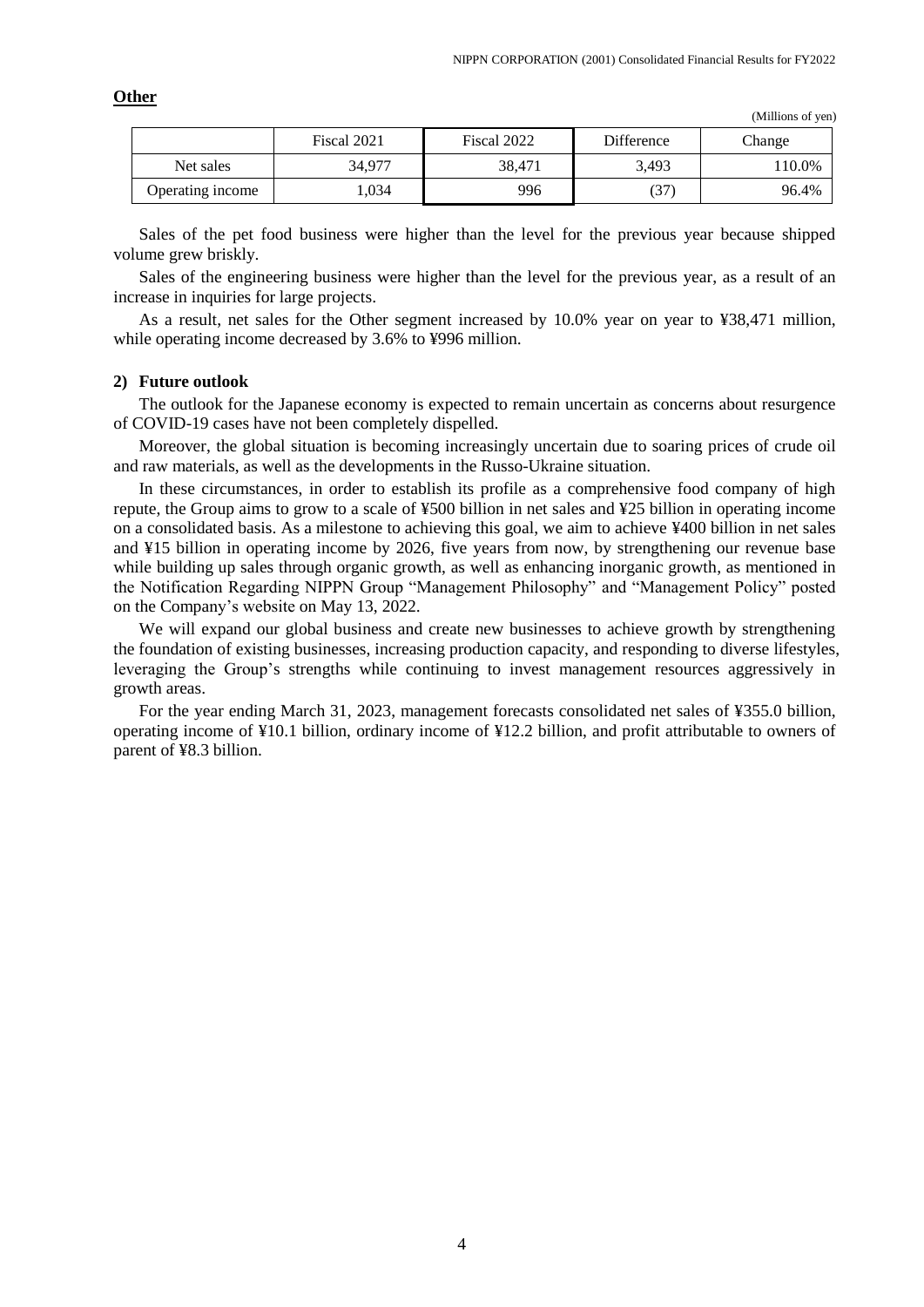## <span id="page-6-0"></span>**(2) Overview of financial position for the fiscal year under review**

## **1) Assets, liabilities and net assets**

|                                  |                      |                      | $($ whindong or $($ cii) |
|----------------------------------|----------------------|----------------------|--------------------------|
|                                  | As of March 31, 2021 | As of March 31, 2022 | Difference               |
| Current assets                   | 117,693              | 130,768              | 13,074                   |
| Non-current assets               | 190.069              | 195,063              | 4,993                    |
| Deferred assets                  | 49                   | 37                   | (12)                     |
| Total assets                     | 307,813              | 325,869              | 18,055                   |
| Current liabilities              | 69,544               | 74.842               | 5,297                    |
| Non-current liabilities          | 69,205               | 72,328               | 3,123                    |
| <b>Total liabilities</b>         | 138,749              | 147.171              | 8,421                    |
| Total net assets                 | 169,063              | 178,697              | 9,634                    |
| Total liabilities and net assets | 307,813              | 325,869              | 18,055                   |

Total assets at the end of fiscal 2022 increased by ¥18,055 million from the previous fiscal year end (March 31, 2021) to ¥325,869 million. This was mainly because notes and accounts receivable - trade and contract assets, raw materials and supplies, investment securities, and merchandise and finished goods increased by ¥8,617 million, ¥3,954 million, ¥3,191 million, and ¥1,822 million, respectively.

Total liabilities increased by ¥8,421 million from the previous fiscal year end to ¥147,171 million. This was mainly because notes and accounts payable - trade increased by ¥7,978 million.

Net assets increased by ¥9,634 million from the previous fiscal year end to ¥178,697 million. This was mainly because retained earnings and unrealized holding gain (loss) on securities increased by ¥6,450 million and ¥2,639 million, respectively.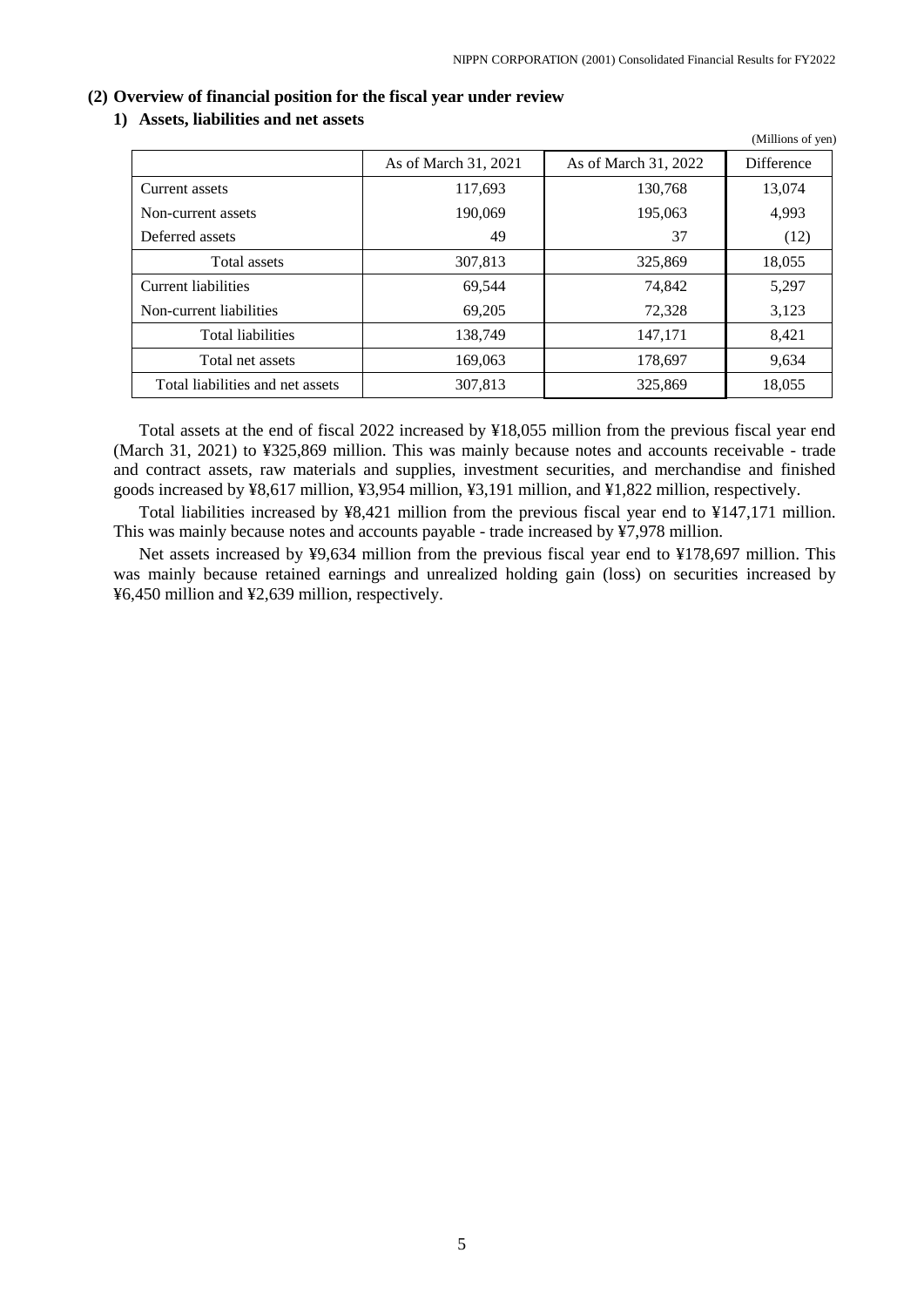## **2) Cash flows**

|                                                                                                            | Fiscal 2021 | Fiscal 2022 | Difference |
|------------------------------------------------------------------------------------------------------------|-------------|-------------|------------|
| Cash flows from operating<br>activities                                                                    | 14,804      | 11,975      | (2,829)    |
| Cash flows from investing<br>activities                                                                    | (12, 585)   | (10, 103)   | 2,481      |
| Cash flows from financing<br>activities                                                                    | 2,553       | (4,278)     | (6,832)    |
| Effect of exchange rate changes<br>on cash and cash equivalents                                            | (145)       | 209         | 354        |
| Net increase (decrease) in cash<br>and cash equivalents                                                    | 4,627       | (2,196)     | (6,824)    |
| Decrease in cash and cash<br>equivalents resulting from<br>exclusion of subsidiaries from<br>consolidation | (319)       | (1,908)     | (1,589)    |
| Cash and cash equivalents at end<br>of period                                                              | 35,320      | 31,215      | (4,105)    |

As of March 31, 2022, the balance of cash and cash equivalents stood at ¥31,215 million, a decrease of ¥4,105 million compared with the end of the previous fiscal year. The conditions of cash flows were as follows.

## (Cash flows from operating activities)

Net cash provided by operating activities amounted to ¥11,975 million. This mainly reflected ¥13,568 million for profit before income taxes, ¥10,232 million for depreciation, and ¥8,609 million for increase in notes and accounts receivable - trade.

## (Cash flows from investing activities)

Net cash used in investing activities amounted to ¥10,103 million. This mainly reflected spending of ¥10,657 million for purchase of fixed assets.

## (Cash flows from financing activities)

Net cash used in financing activities amounted to ¥4,278 million. The main factors were proceeds from loans payable amounting to ¥4,078 million, repayment of loans payable amounting to ¥5,002 million and cash dividends paid amounting to ¥2,844 million.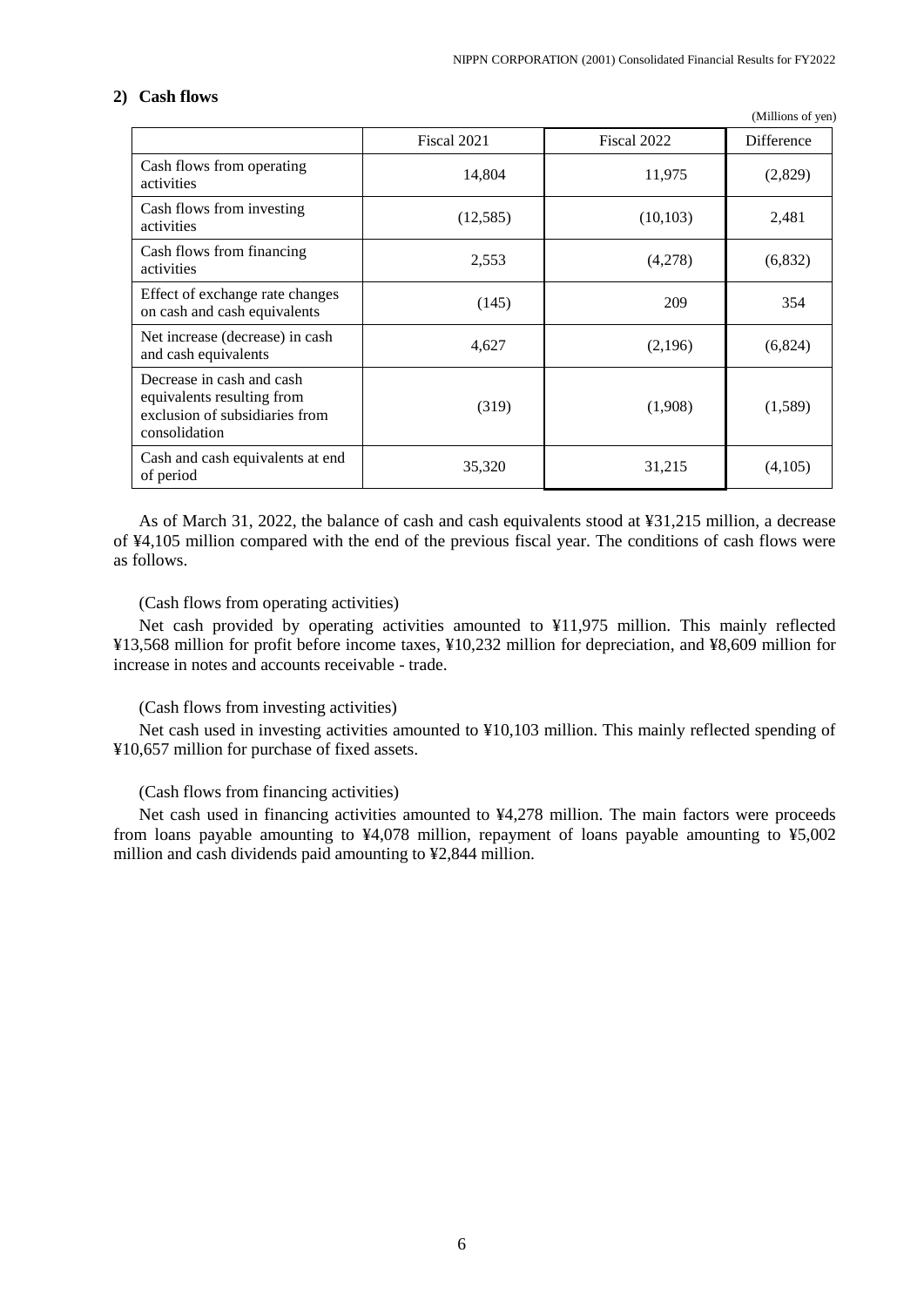## **―Cash flow indicator trends―**

|                                                  | <b>FY2018</b> | FY2019 | FY2020 | FY2021 | FY2022 |
|--------------------------------------------------|---------------|--------|--------|--------|--------|
| Equity ratio $(\%)$                              | 56.0          | 51.2   | 52.9   | 53.3   | 53.4   |
| Equity ratio at market value (%)                 | 48.4          | 49.6   | 44.5   | 41.3   | 39.2   |
| Ratio of interest-bearing debt to cash flows (%) | 293.1         | 212.4  | 246.2  | 304.7  | 364.5  |
| Interest coverage ratio (times)                  | 56.4          | 71.3   | 73.1   | 71.7   | 60.8   |

Note: Equity ratio: (Net assets – Minority interests) / Total assets

Equity ratio at market value: Market capitalization / Total assets

Ratio of interest-bearing debt to cash flows: Interest-bearing debt / Cash flows

Interest coverage ratio: Cash flows from operating activities / Interest expense

\* The consolidated financial figures constitute the basis for calculating these indicators.

- \* Market capitalization is calculated by multiplying the closing stock price at the end of the period by the number of shares outstanding at the end of the period (after the deduction of treasury shares).
- \* The basis for calculating the ratio of interest-bearing debt to cash flows is cash flows from operating activities in the consolidated statements of cash flows.
- \* Interest-bearing debt includes all debts recorded on the consolidated balance sheets on which interest is paid.

\* The basis for interest expense is the amount of interest paid recorded in the consolidated statements of cash flows.

## <span id="page-8-0"></span>**(3) Basic policy on profit distribution and dividends for the year ended March 31, 2022 and the year ending March 31, 2023**

Management considers returning profits to shareholders to be an important management issue. The Company's basic policy is to distribute profit, taking into consideration the strengthening of the Company's foundation, future business expansion, and the financial results for the period.

With regard to dividends, we will strive to maintain stable dividends, while enhancing our financial position with a target payout ratio of 30% or more and keeping a close eye on the business environment.

We intend to use free cash flow from a long-term perspective, taking into consideration investment efficiency. As well as using free cash flow to invest in order to enhance corporate value, which is our priority, for example through the expansion in the growth areas and the cultivation of new businesses, we intend to flexibly conduct share buybacks as a means of returning profit to shareholders.

As announced on February 25, 2022, we intend to pay a year-end dividend of ¥20 per share, an increase of ¥2 per share, which is an expression of our appreciation to shareholders for their support over the years. The total cash dividends for the full year will amount to ¥38 per share, including the interim dividend paid.

With regard to cash dividends for the year ending March 31, 2023, the Company plans to pay total cash dividends of ¥38 per share for the full year.

Furthermore, the Company has a shareholder benefit program designed to facilitate shareholders' understanding of the Group's products and to earn their support.

## <span id="page-8-1"></span>**2. Basic Approach to the Selection of Accounting Standards**

The Group intends to prepare consolidated financial statements in conformity with the accounting principles and practices generally accepted in Japan (Japanese GAAP) for the time being, taking into consideration comparability of consolidated financial statements over time and comparability among companies.

The Group's policy is to respond to the application of the International Financial Reporting Standards (IFRS) in an appropriate manner, taking into consideration situations in Japan and abroad.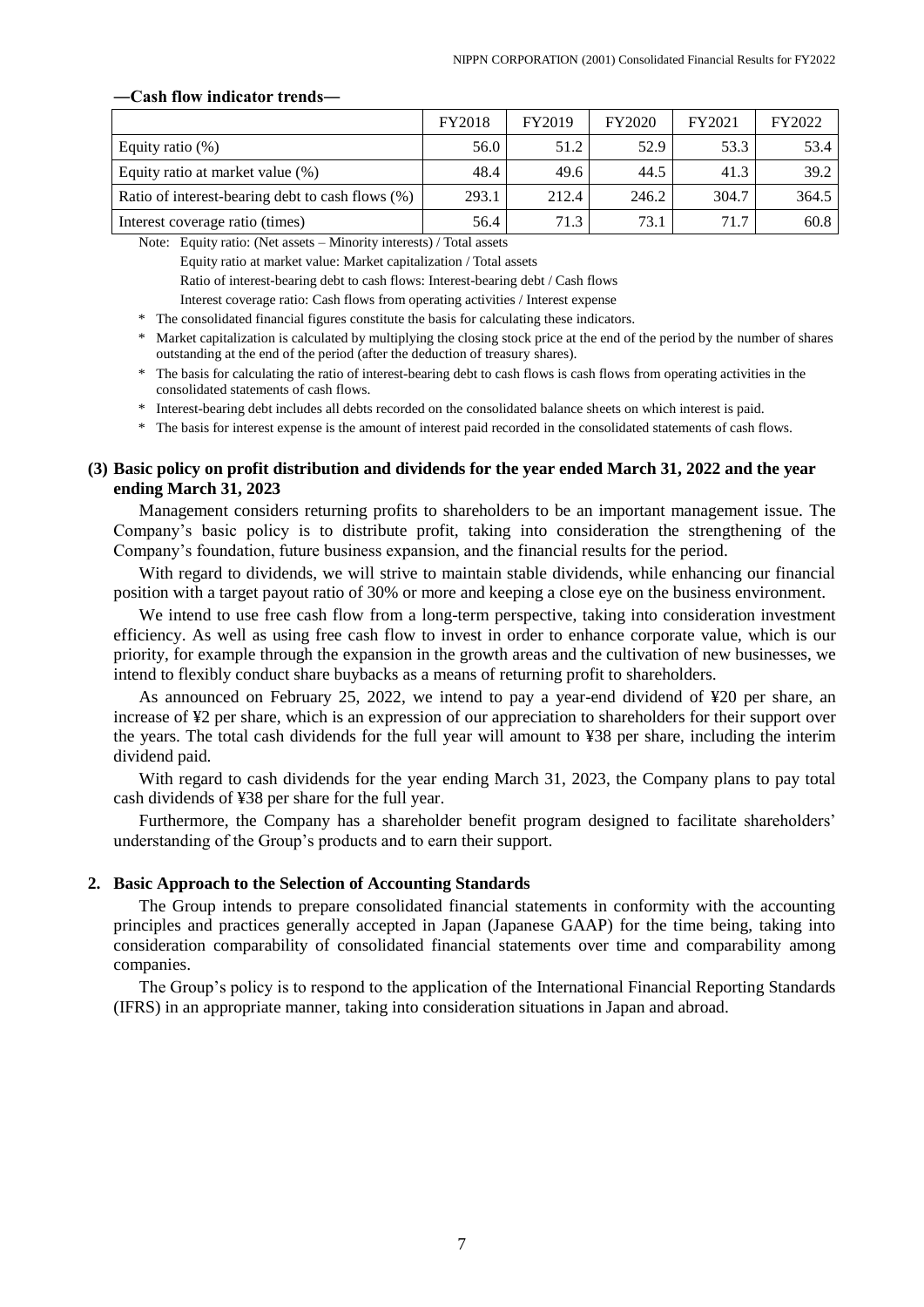## <span id="page-9-0"></span>**3. Consolidated Financial Statements**

## <span id="page-9-1"></span>**(1) Consolidated balance sheets**

|                                                              |                        | (Millions of yen)      |
|--------------------------------------------------------------|------------------------|------------------------|
|                                                              | FY2021                 | FY2022                 |
|                                                              | (As of March 31, 2021) | (As of March 31, 2022) |
| Assets                                                       |                        |                        |
| Current assets                                               |                        |                        |
| Cash and deposits                                            | 37,486                 | 34,063                 |
| Notes and accounts receivable - trade and<br>contract assets | 41,848                 | 50,466                 |
| Merchandise and finished goods                               | 16,662                 | 18,484                 |
| Work in process                                              | 219                    | 57                     |
| Raw materials and supplies                                   | 17,394                 | 21,348                 |
| Other current assets                                         | 4,143                  | 6,407                  |
| Allowance for doubtful accounts                              | (59)                   | (59)                   |
| Total current assets                                         | 117,693                | 130,768                |
| Non-current assets                                           |                        |                        |
| Property, plant and equipment                                |                        |                        |
| Buildings and structures                                     | 105,844                | 109,650                |
| Accumulated depreciation                                     | (59, 911)              | (61,067)               |
| Buildings and structures, net                                | 45,932                 | 48,582                 |
| Machinery, equipment and vehicles                            | 124,205                | 125,592                |
| Accumulated depreciation                                     | (102, 513)             | (103, 100)             |
| Machinery, equipment and vehicles, net                       | 21,692                 | 22,492                 |
| Land                                                         | 40,269                 | 41,453                 |
| Construction in progress                                     | 3,814                  | 471                    |
| Other                                                        | 13,278                 | 13,850                 |
| Accumulated depreciation                                     | (10,746)               | (11,238)               |
| Other, net                                                   | 2,531                  | 2,611                  |
| Total property, plant and equipment                          | 114,240                | 115,611                |
| Intangible assets                                            | 2,858                  | 2,529                  |
| Investments and other assets                                 |                        |                        |
| Investment securities                                        | 65,809                 | 69,001                 |
| Long-term loans receivable                                   | 39                     | 35                     |
| Deferred tax assets                                          | 1,656                  | 1,628                  |
| Retirement benefit asset                                     | 1,202                  | 2,015                  |
| Other                                                        | 4,727                  | 4,628                  |
| Allowance for doubtful accounts                              | (464)                  | (385)                  |
| Total investments and other assets                           | 72,970                 | 76,922                 |
| Total non-current assets                                     | 190,069                | 195,063                |
| Deferred assets                                              | 49                     | 37                     |
| Total assets                                                 | 307,813                | 325,869                |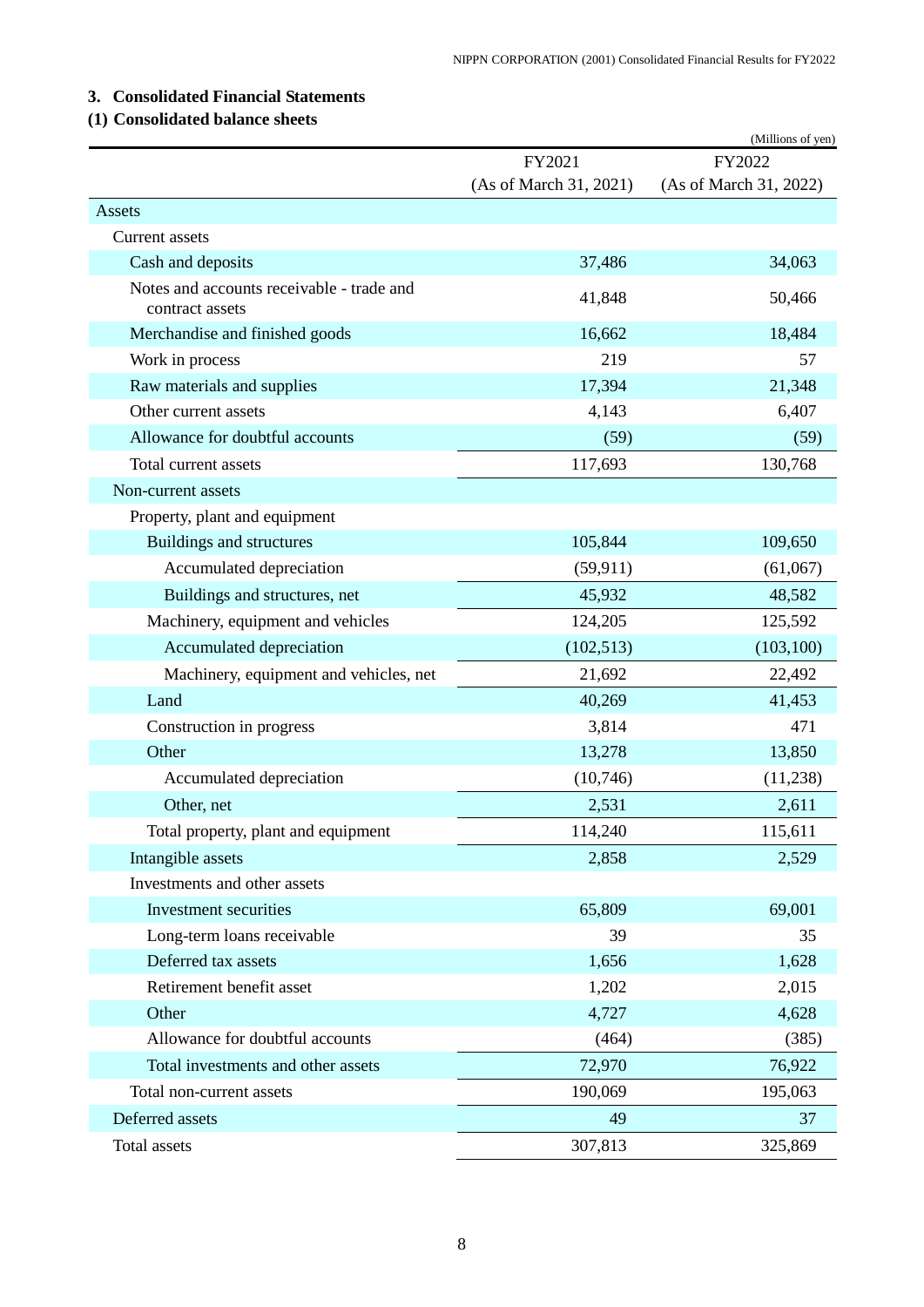|                                                                   |                        | (Millions of yen)      |
|-------------------------------------------------------------------|------------------------|------------------------|
|                                                                   | FY2021                 | FY2022                 |
|                                                                   | (As of March 31, 2021) | (As of March 31, 2022) |
| Liabilities                                                       |                        |                        |
| <b>Current liabilities</b>                                        |                        |                        |
| Notes and accounts payable - trade                                | 25,931                 | 33,910                 |
| Short-term loans payable                                          | 22,388                 | 19,530                 |
| Current portion of bonds                                          |                        | 91                     |
| Income taxes payable                                              | 2,371                  | 1,926                  |
| Accrued expenses                                                  | 7,507                  | 7,578                  |
| Refund liabilities                                                | 5,523                  | 7,029                  |
| Provision for bonuses                                             | 690                    | 705                    |
| Other current liabilities                                         | 5,130                  | 4,070                  |
| <b>Total current liabilities</b>                                  | 69,544                 | 74,842                 |
| Non-current liabilities                                           |                        |                        |
| Bonds payable                                                     | 536                    | 349                    |
| Convertible bond-type bonds with subscription<br>rights to shares | 25,074                 | 25,056                 |
| Long-term loan payable                                            | 22,181                 | 23,684                 |
| Deferred tax liabilities                                          | 13,311                 | 14,742                 |
| Retirement benefit liability                                      | 3,747                  | 3,810                  |
| Accrued retirement benefits for directors                         | 809                    | 462                    |
| Other non-current liabilities                                     | 3,544                  | 4,224                  |
| Total non-current liabilities                                     | 69,205                 | 72,328                 |
| <b>Total liabilities</b>                                          | 138,749                | 147,171                |
| Net assets                                                        |                        |                        |
| Shareholders' equity                                              |                        |                        |
| Capital stock                                                     | 12,240                 | 12,240                 |
| Capital surplus                                                   | 11,308                 | 11,307                 |
| Retained earnings                                                 | 115,366                | 121,817                |
| <b>Treasury shares</b>                                            | (3,317)                | (3,198)                |
| Total shareholders' equity                                        | 135,598                | 142,166                |
| Accumulated other comprehensive income                            |                        |                        |
| Unrealized holding gain (loss) on securities                      | 27,770                 | 30,409                 |
| Deferred gain (loss) on hedges                                    | 37                     | 88                     |
| Foreign currency translation adjustment                           | 493                    | 981                    |
| Retirement benefit liability adjustments                          | 308                    | 475                    |
| Total accumulated other comprehensive<br>income                   | 28,610                 | 31,954                 |
| Subscription rights to shares                                     | 234                    | 195                    |
| Non-controlling interests                                         | 4,620                  | 4,381                  |
| Total net assets                                                  | 169,063                | 178,697                |
| Total liabilities and net assets                                  | 307,813                | 325,869                |
|                                                                   |                        |                        |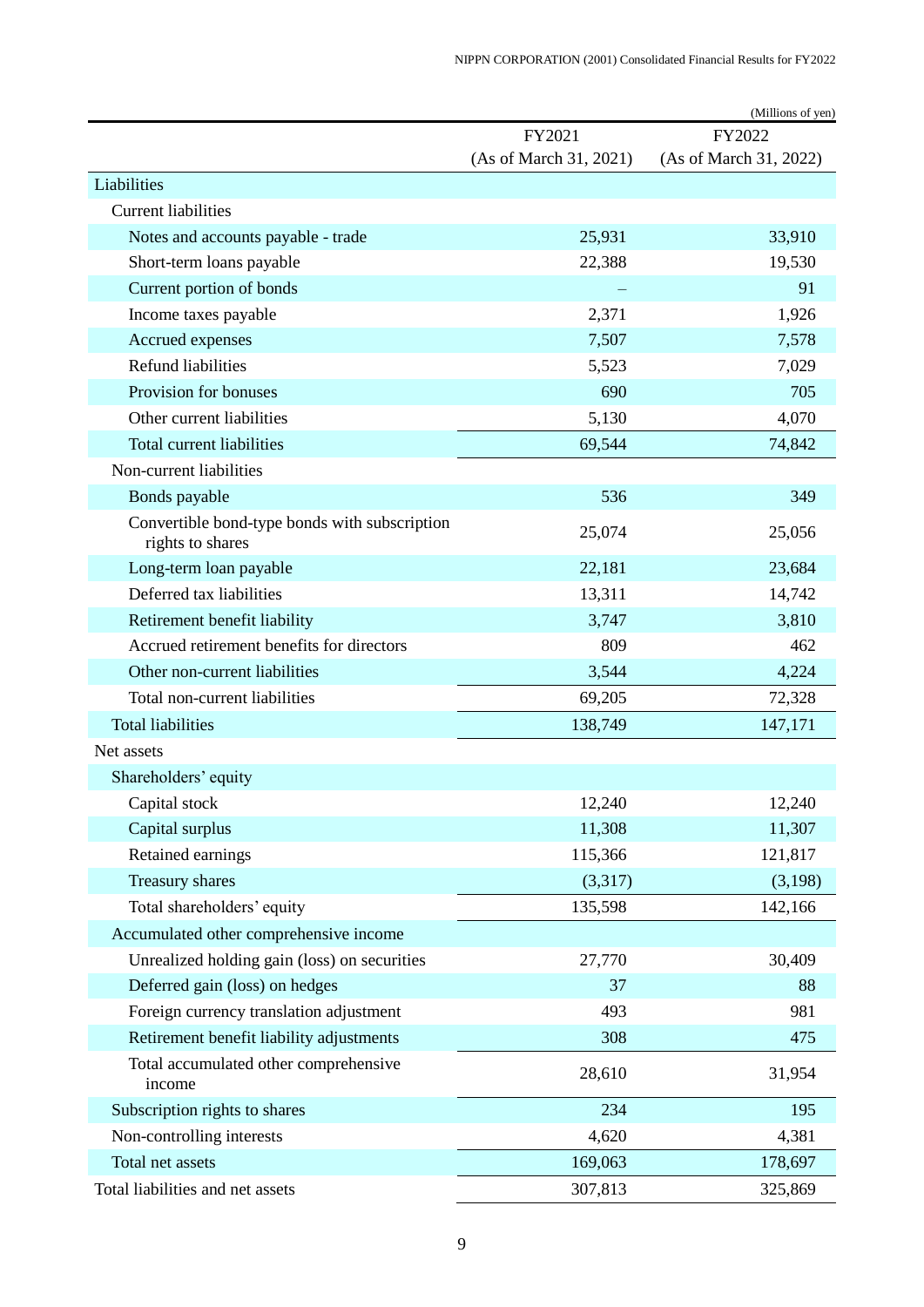# <span id="page-11-0"></span>**(2) Consolidated statements of income and comprehensive income**

# **(Consolidated statements of income)**

<span id="page-11-1"></span>

|                                                                  |                                           | (Millions of yen)                         |
|------------------------------------------------------------------|-------------------------------------------|-------------------------------------------|
|                                                                  | FY2021                                    | FY2022                                    |
|                                                                  | (From April 1, 2020<br>to March 31, 2021) | (From April 1, 2021<br>to March 31, 2022) |
| Net sales                                                        | 288,324                                   | 321,317                                   |
| Cost of sales                                                    | 218,660                                   | 246,390                                   |
| Gross profit                                                     | 69,663                                    | 74,926                                    |
| Selling, general and administrative expenses                     |                                           |                                           |
| Freight, sales commission and other expenses                     | 20,429                                    | 21,183                                    |
| Salaries and allowances                                          | 20,960                                    | 22,263                                    |
| Retirement benefit expenses                                      | 942                                       | 687                                       |
| Depreciation                                                     | 1,327                                     | 1,462                                     |
| Other                                                            | 15,632                                    | 18,047                                    |
| Total selling, general and administrative<br>expenses            | 59,293                                    | 63,644                                    |
| Operating income                                                 | 10,370                                    | 11,282                                    |
| Non-operating income                                             |                                           |                                           |
| Interest income                                                  | 107                                       | 76                                        |
| Dividend income                                                  | 1,517                                     | 1,569                                     |
| Rent income on fixed assets                                      | 151                                       | 230                                       |
| Share of profit of entities accounted for using<br>equity method | 200                                       | 237                                       |
| Foreign exchange gains                                           | 14                                        | 248                                       |
| Other                                                            | 1,053                                     | 1,254                                     |
| Total non-operating income                                       | 3,046                                     | 3,616                                     |
| Non-operating expenses                                           |                                           |                                           |
| Interest expenses                                                | 185                                       | 208                                       |
| Cost of rent income                                              | 63                                        | (13)                                      |
| Other                                                            | 508                                       | 432                                       |
| Total non-operating expenses                                     | 757                                       | 627                                       |
| Ordinary income                                                  | 12,659                                    | 14,270                                    |
| <b>Extraordinary income</b>                                      |                                           |                                           |
| Gain on sales of fixed assets                                    | 370                                       | 247                                       |
| Gain on sales of investment securities                           | 891                                       | 1,079                                     |
| Gain on step acquisitions                                        | 485                                       |                                           |
| Total extraordinary income                                       | 1,746                                     | 1,327                                     |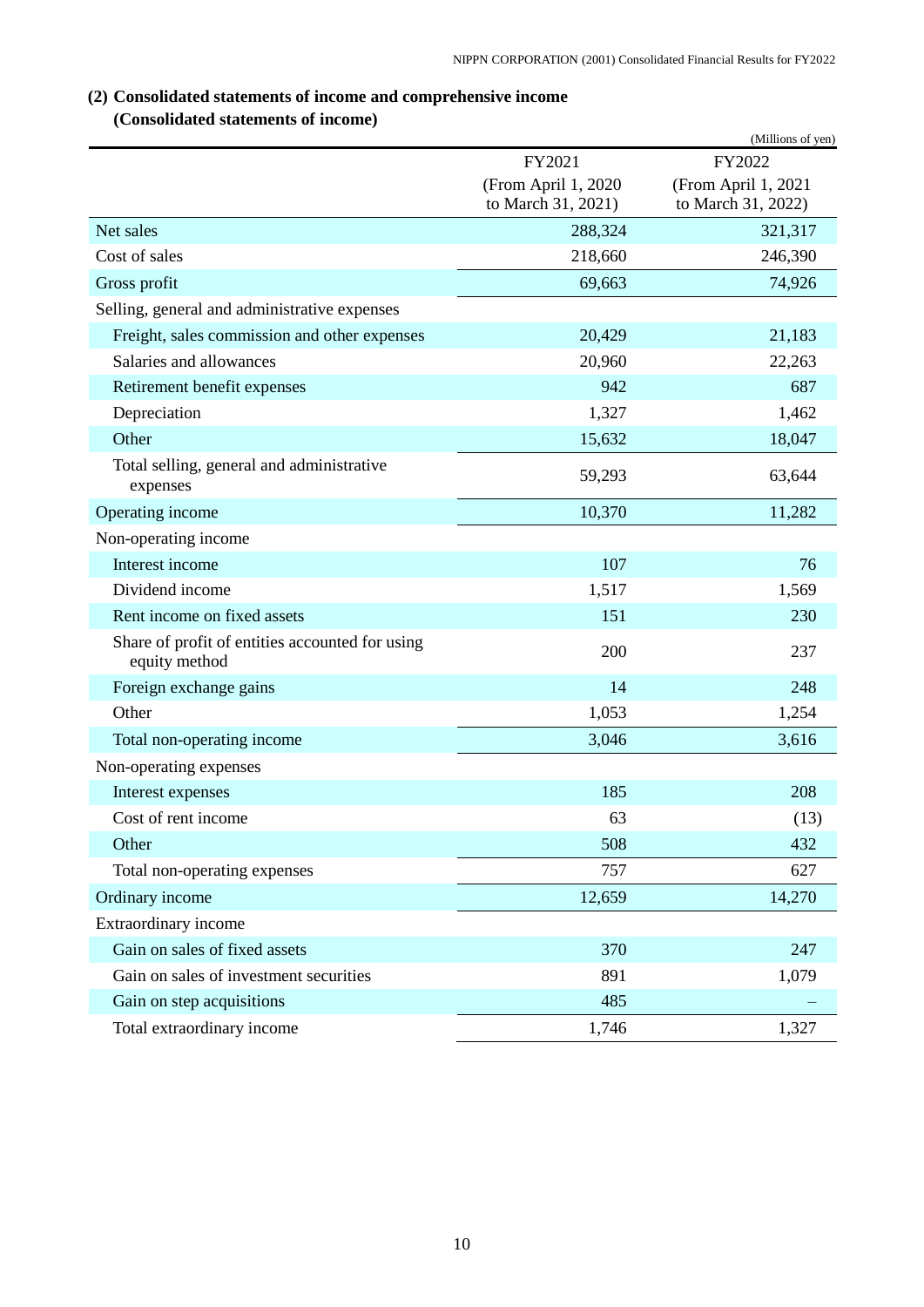|                                                         |                                            | (Millions of yen)                         |
|---------------------------------------------------------|--------------------------------------------|-------------------------------------------|
|                                                         | FY2021                                     | FY2022                                    |
|                                                         | (From April 1, 2020)<br>to March 31, 2021) | (From April 1, 2021<br>to March 31, 2022) |
| Extraordinary expenses                                  |                                            |                                           |
| Loss on sales and disposal of fixed assets              | 101                                        | 137                                       |
| <b>Impairment</b> loss                                  | 576                                        | 104                                       |
| Loss of valuation of investment securities              | 73                                         | 26                                        |
| Demolition expenses                                     | 20                                         |                                           |
| Company name change cost                                | 297                                        |                                           |
| System failure response costs                           |                                            | 1,602                                     |
| Other                                                   | 287                                        | 157                                       |
| Total extraordinary losses                              | 1,357                                      | 2,028                                     |
| Profit before income taxes                              | 13,049                                     | 13,568                                    |
| Income taxes - current                                  | 3,994                                      | 4,186                                     |
| Income taxes - deferred                                 | 284                                        | 209                                       |
| Total income taxes                                      | 4,278                                      | 4,396                                     |
| Profit                                                  | 8,770                                      | 9,172                                     |
| Profit (loss) attributable to non-controlling interests | 134                                        | (154)                                     |
| Profit attributable to owners of parent                 | 8,636                                      | 9,327                                     |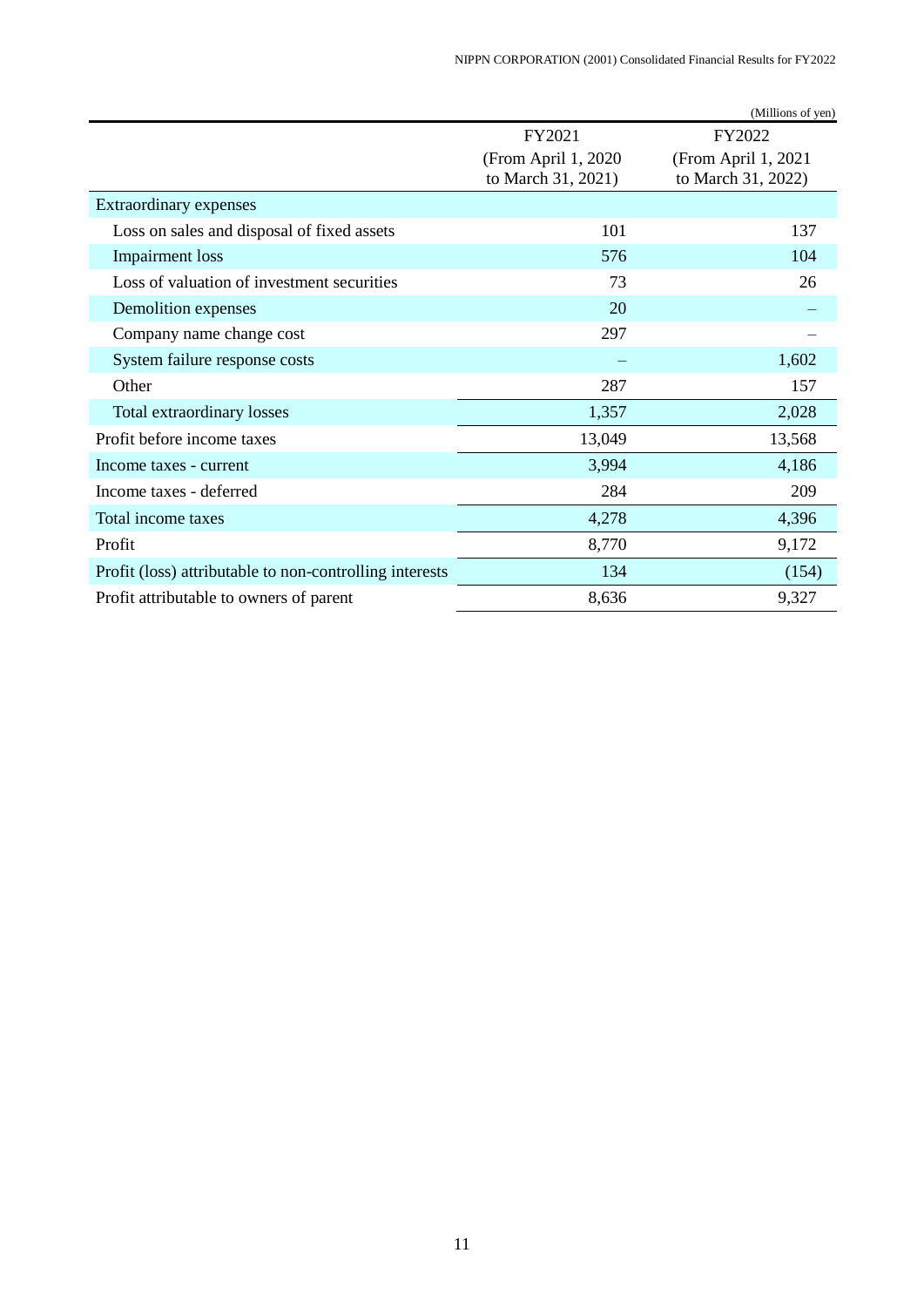<span id="page-13-0"></span>

| $\chi$ consolidated statements of complements $\chi$ meonic)                         |                                            | (Millions of yen)                         |
|--------------------------------------------------------------------------------------|--------------------------------------------|-------------------------------------------|
|                                                                                      | FY2021                                     | FY2022                                    |
|                                                                                      | (From April 1, 2020)<br>to March 31, 2021) | (From April 1, 2021<br>to March 31, 2022) |
| Profit                                                                               | 8,770                                      | 9,172                                     |
| Other comprehensive income (loss)                                                    |                                            |                                           |
| Unrealized holding gain (loss) on securities                                         | 3,432                                      | 2,622                                     |
| Deferred gain (loss) on hedges                                                       | 37                                         | 51                                        |
| Foreign currency translation adjustment                                              | (469)                                      | 477                                       |
| Retirement benefit liability adjustments                                             | 1,567                                      | 169                                       |
| Share of other comprehensive income of entities<br>accounted for using equity method | (15)                                       | 21                                        |
| Total other comprehensive income (loss)                                              | 4,551                                      | 3,341                                     |
| Comprehensive income                                                                 | 13,322                                     | 12,514                                    |
| (Comprehensive income attributable to)                                               |                                            |                                           |
| Comprehensive income attributable to owners of<br>parent                             | 13,180                                     | 12,670                                    |
| Comprehensive income (loss) attributable to<br>non-controlling interests             | 141                                        | (156)                                     |

# **(Consolidated statements of comprehensive income)**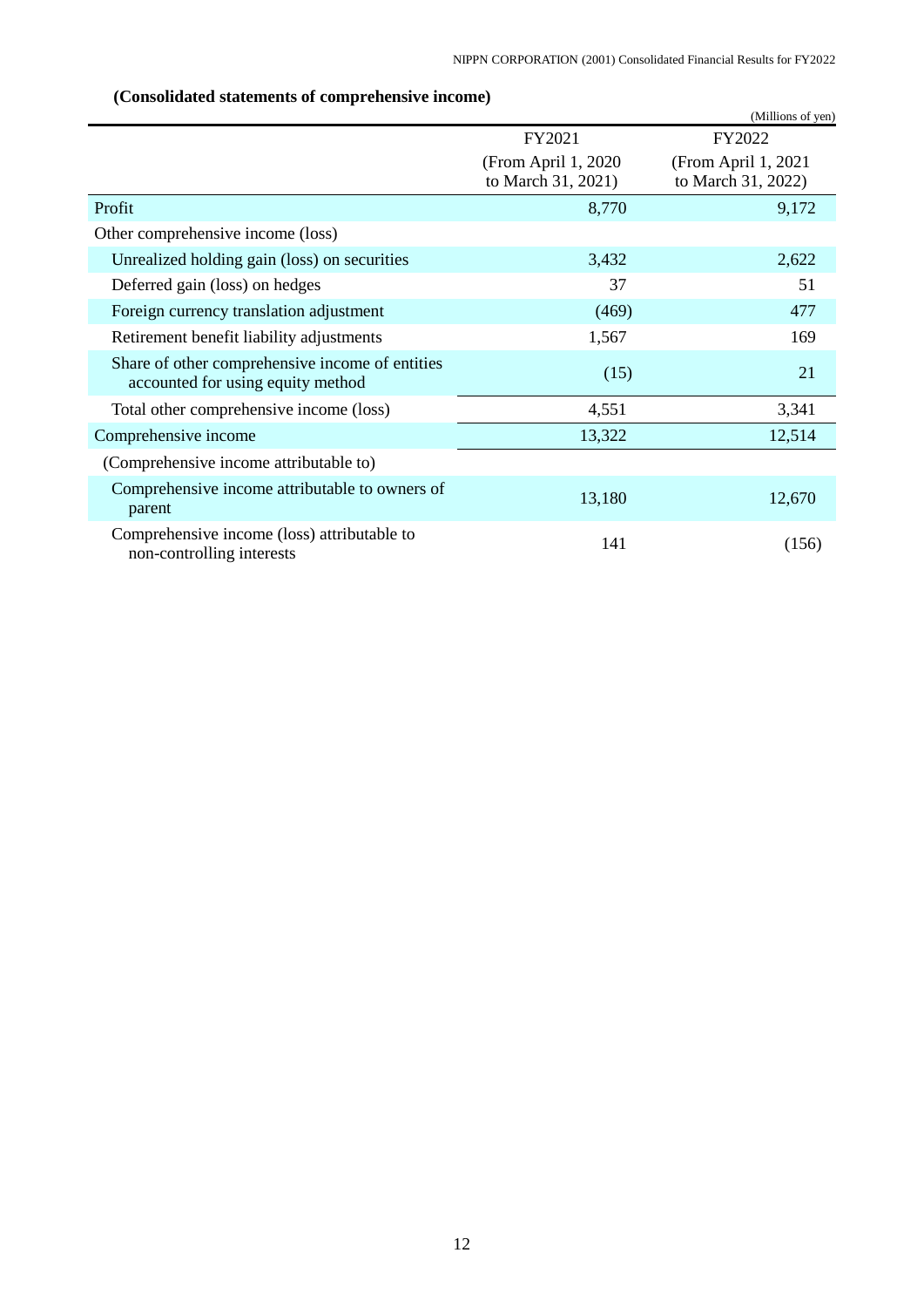## <span id="page-14-0"></span>**(3) Consolidated statements of changes in net assets FY2021 (From April 1, 2020 to March 31, 2021)**

|                                                                                                       |                          |                 |                      |                 | (Millions of yen)             |
|-------------------------------------------------------------------------------------------------------|--------------------------|-----------------|----------------------|-----------------|-------------------------------|
|                                                                                                       |                          |                 | Shareholders' equity |                 |                               |
|                                                                                                       | Capital stock            | Capital surplus | Retained earnings    | Treasury shares | Total shareholder's<br>equity |
| Balance at beginning of current<br>period                                                             | 12,240                   | 11,262          | 109,507              | (3,422)         | 129,587                       |
| Cumulative effects of changes in<br>accounting policies                                               |                          |                 | (84)                 |                 | (84)                          |
| <b>Restated balance</b>                                                                               | 12,240                   | 11,262          | 109,422              | (3,422)         | 129,503                       |
| Changes of items during period                                                                        |                          |                 |                      |                 |                               |
| Dividends of surplus                                                                                  |                          |                 | (2,689)              |                 | (2,689)                       |
| Profit attributable to owners of<br>parent                                                            |                          |                 | 8,636                |                 | 8,636                         |
| Purchase of treasury shares                                                                           |                          |                 |                      | (0)             | (0)                           |
| Disposal of treasury shares                                                                           |                          |                 | (2)                  | 105             | 103                           |
| Change due to business<br>combination                                                                 |                          |                 |                      |                 |                               |
| Change in treasury shares of parent<br>arising from transactions with<br>non-controlling shareholders |                          | 45              |                      |                 | 45                            |
| Net changes of items other than<br>shareholders' equity                                               |                          |                 |                      |                 |                               |
| Total changes of items during period                                                                  | $\overline{\phantom{m}}$ | 45              | 5,944                | 105             | 6,095                         |
| Balance at end of current period                                                                      | 12,240                   | 11,308          | 115,366              | (3,317)         | 135,598                       |

|                                                                                                       |                                                          | Accumulated other comprehensive income           |                                                  |                                                |                                                          |                                     |                                  |                          |
|-------------------------------------------------------------------------------------------------------|----------------------------------------------------------|--------------------------------------------------|--------------------------------------------------|------------------------------------------------|----------------------------------------------------------|-------------------------------------|----------------------------------|--------------------------|
|                                                                                                       | Unrealized<br>holding<br>gain (loss)<br>on<br>securities | Deferred<br>gain<br>$(\text{loss})$ on<br>hedges | Foreign<br>currency<br>translation<br>adjustment | Retirement<br>benefit liability<br>adjustments | Total<br>accumulated<br>other<br>comprehensive<br>income | Subscription<br>rights to<br>shares | Non-con<br>trolling<br>interests | Total net<br>assets      |
| Balance at beginning of current<br>period                                                             | 24,444                                                   | $\Omega$                                         | 961                                              | (1,267)                                        | 24,139                                                   | 260                                 | 4,593                            | 158,581                  |
| Cumulative effects of changes in<br>accounting policies                                               |                                                          |                                                  |                                                  |                                                |                                                          |                                     |                                  | (84)                     |
| <b>Restated balance</b>                                                                               | 24,444                                                   | $\Omega$                                         | 961                                              | (1,267)                                        | 24.139                                                   | 260                                 | 4,593                            | 158,496                  |
| Changes of items during period                                                                        |                                                          |                                                  |                                                  |                                                |                                                          |                                     |                                  |                          |
| Dividends of surplus                                                                                  |                                                          |                                                  |                                                  |                                                |                                                          |                                     |                                  | (2,689)                  |
| Profit attributable to owners of<br>parent                                                            |                                                          |                                                  |                                                  |                                                |                                                          |                                     |                                  | 8,636                    |
| Purchase of treasury shares                                                                           |                                                          |                                                  |                                                  |                                                |                                                          |                                     |                                  | (0)                      |
| Disposal of treasury shares                                                                           |                                                          |                                                  |                                                  |                                                |                                                          |                                     |                                  | 103                      |
| Change due to business<br>combination                                                                 |                                                          |                                                  |                                                  |                                                |                                                          |                                     |                                  | $\overline{\phantom{0}}$ |
| Change in treasury shares of parent<br>arising from transactions with<br>non-controlling shareholders |                                                          |                                                  |                                                  |                                                |                                                          |                                     |                                  | 45                       |
| Net changes of items other than<br>shareholders' equity                                               | 3,325                                                    | 37                                               | (467)                                            | 1.576                                          | 4.471                                                    | (26)                                | 26                               | 4,471                    |
| Total changes of items during period                                                                  | 3,325                                                    | 37                                               | (467)                                            | 1,576                                          | 4,471                                                    | (26)                                | 26                               | 10,566                   |
| Balance at end of current period                                                                      | 27,770                                                   | 37                                               | 493                                              | 308                                            | 28,610                                                   | 234                                 | 4,620                            | 169,063                  |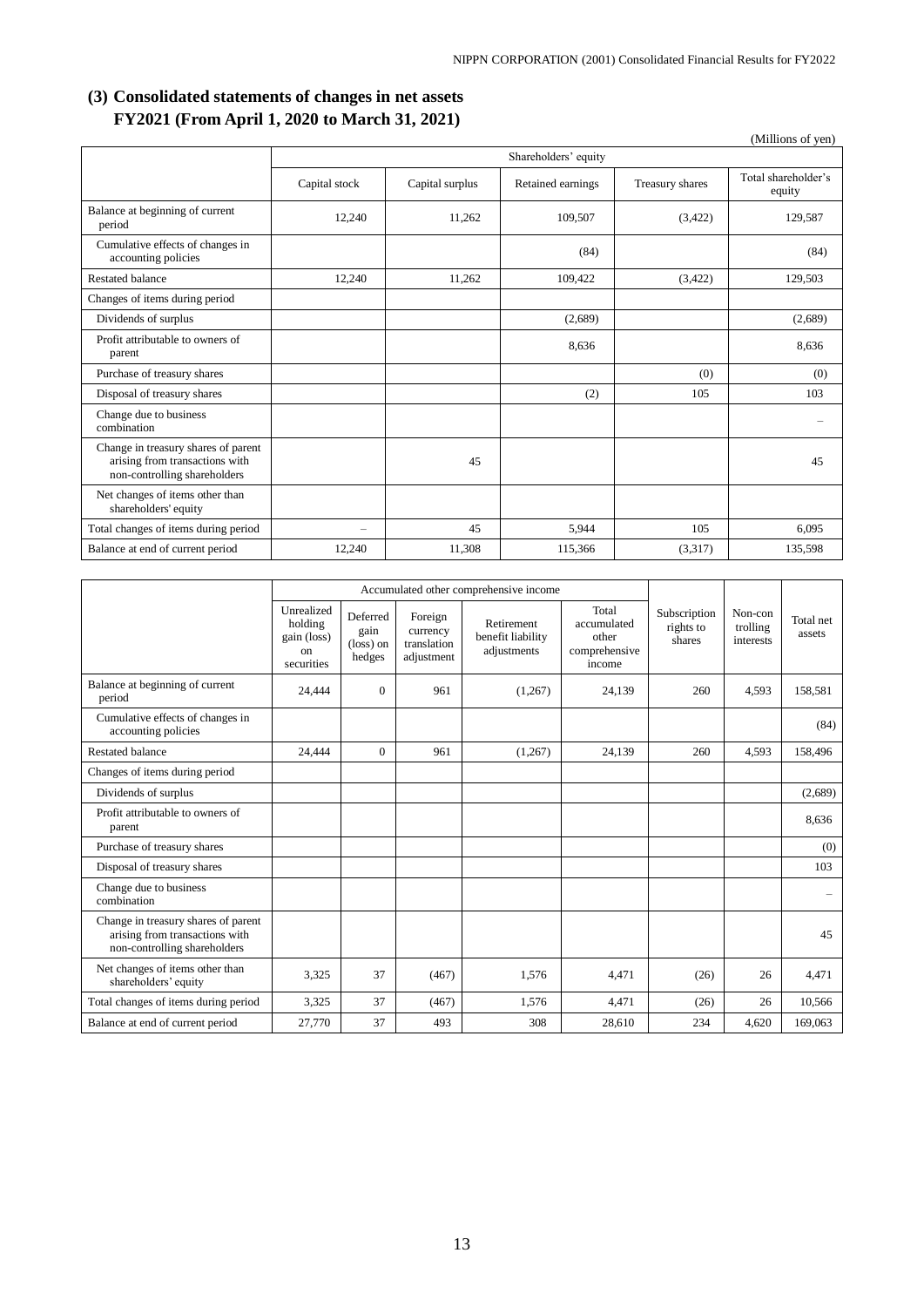# **FY2022 (From April 1, 2021 to March 31, 2022)**

|                                                                                                       |                      |                 |                   |                 | (Millions of yen)             |  |  |  |
|-------------------------------------------------------------------------------------------------------|----------------------|-----------------|-------------------|-----------------|-------------------------------|--|--|--|
|                                                                                                       | Shareholders' equity |                 |                   |                 |                               |  |  |  |
|                                                                                                       | Capital stock        | Capital surplus | Retained earnings | Treasury shares | Total shareholder's<br>equity |  |  |  |
| Balance at beginning of current<br>period                                                             | 12,240               | 11,308          | 115,366           | (3,317)         | 135,598                       |  |  |  |
| Cumulative effects of changes in<br>accounting policies                                               |                      |                 |                   |                 |                               |  |  |  |
| <b>Restated balance</b>                                                                               | 12,240               | 11,308          | 115,366           | (3,317)         | 135,598                       |  |  |  |
| Changes of items during period                                                                        |                      |                 |                   |                 |                               |  |  |  |
| Dividends of surplus                                                                                  |                      |                 | (2,844)           |                 | (2,844)                       |  |  |  |
| Profit attributable to owners of<br>parent                                                            |                      |                 | 9,327             |                 | 9,327                         |  |  |  |
| Purchase of treasury shares                                                                           |                      |                 |                   | (0)             | (0)                           |  |  |  |
| Disposal of treasury shares                                                                           |                      |                 | (9)               | 118             | 109                           |  |  |  |
| Change due to business<br>combination                                                                 |                      |                 | (22)              |                 | (22)                          |  |  |  |
| Change in treasury shares of parent<br>arising from transactions with<br>non-controlling shareholders |                      | (1)             | (1)               |                 | (2)                           |  |  |  |
| Net changes of items other than<br>shareholders' equity                                               |                      |                 |                   |                 |                               |  |  |  |
| Total changes of items during period                                                                  | —                    | (1)             | 6,450             | 118             | 6,567                         |  |  |  |
| Balance at end of current period                                                                      | 12.240               | 11,307          | 121,817           | (3,198)         | 142,166                       |  |  |  |

|                                                                                                       | Accumulated other comprehensive income                              |                                                  |                                                  |                                                |                                                          |                                     |                                  |                     |
|-------------------------------------------------------------------------------------------------------|---------------------------------------------------------------------|--------------------------------------------------|--------------------------------------------------|------------------------------------------------|----------------------------------------------------------|-------------------------------------|----------------------------------|---------------------|
|                                                                                                       | Unrealized<br>holding<br>gain (loss)<br><sub>on</sub><br>securities | Deferred<br>gain<br>$(\text{loss})$ on<br>hedges | Foreign<br>currency<br>translation<br>adjustment | Retirement<br>benefit liability<br>adjustments | Total<br>accumulated<br>other<br>comprehensive<br>income | Subscription<br>rights to<br>shares | Non-con<br>trolling<br>interests | Total net<br>assets |
| Balance at beginning of current<br>period                                                             | 27,770                                                              | 37                                               | 493                                              | 308                                            | 28,610                                                   | 234                                 | 4.620                            | 169,063             |
| Cumulative effects of changes in<br>accounting policies                                               |                                                                     |                                                  |                                                  |                                                |                                                          |                                     |                                  |                     |
| <b>Restated balance</b>                                                                               | 27.770                                                              | 37                                               | 493                                              | 308                                            | 28.610                                                   | 234                                 | 4.620                            | 169,063             |
| Changes of items during period                                                                        |                                                                     |                                                  |                                                  |                                                |                                                          |                                     |                                  |                     |
| Dividends of surplus                                                                                  |                                                                     |                                                  |                                                  |                                                |                                                          |                                     |                                  | (2,844)             |
| Profit attributable to owners of<br>parent                                                            |                                                                     |                                                  |                                                  |                                                |                                                          |                                     |                                  | 9,327               |
| Purchase of treasury shares                                                                           |                                                                     |                                                  |                                                  |                                                |                                                          |                                     |                                  | (0)                 |
| Disposal of treasury shares                                                                           |                                                                     |                                                  |                                                  |                                                |                                                          |                                     |                                  | 109                 |
| Change due to business<br>combination                                                                 |                                                                     |                                                  |                                                  |                                                |                                                          |                                     |                                  | (22)                |
| Change in treasury shares of parent<br>arising from transactions with<br>non-controlling shareholders |                                                                     |                                                  |                                                  |                                                |                                                          |                                     |                                  | (2)                 |
| Net changes of items other than<br>shareholders' equity                                               | 2,639                                                               | 50                                               | 487                                              | 166                                            | 3,343                                                    | (38)                                | (238)                            | 3,066               |
| Total changes of items during period                                                                  | 2,639                                                               | 50                                               | 487                                              | 166                                            | 3,343                                                    | (38)                                | (238)                            | 9.634               |
| Balance at end of current period                                                                      | 30,409                                                              | 88                                               | 981                                              | 475                                            | 31,954                                                   | 195                                 | 4,381                            | 178,697             |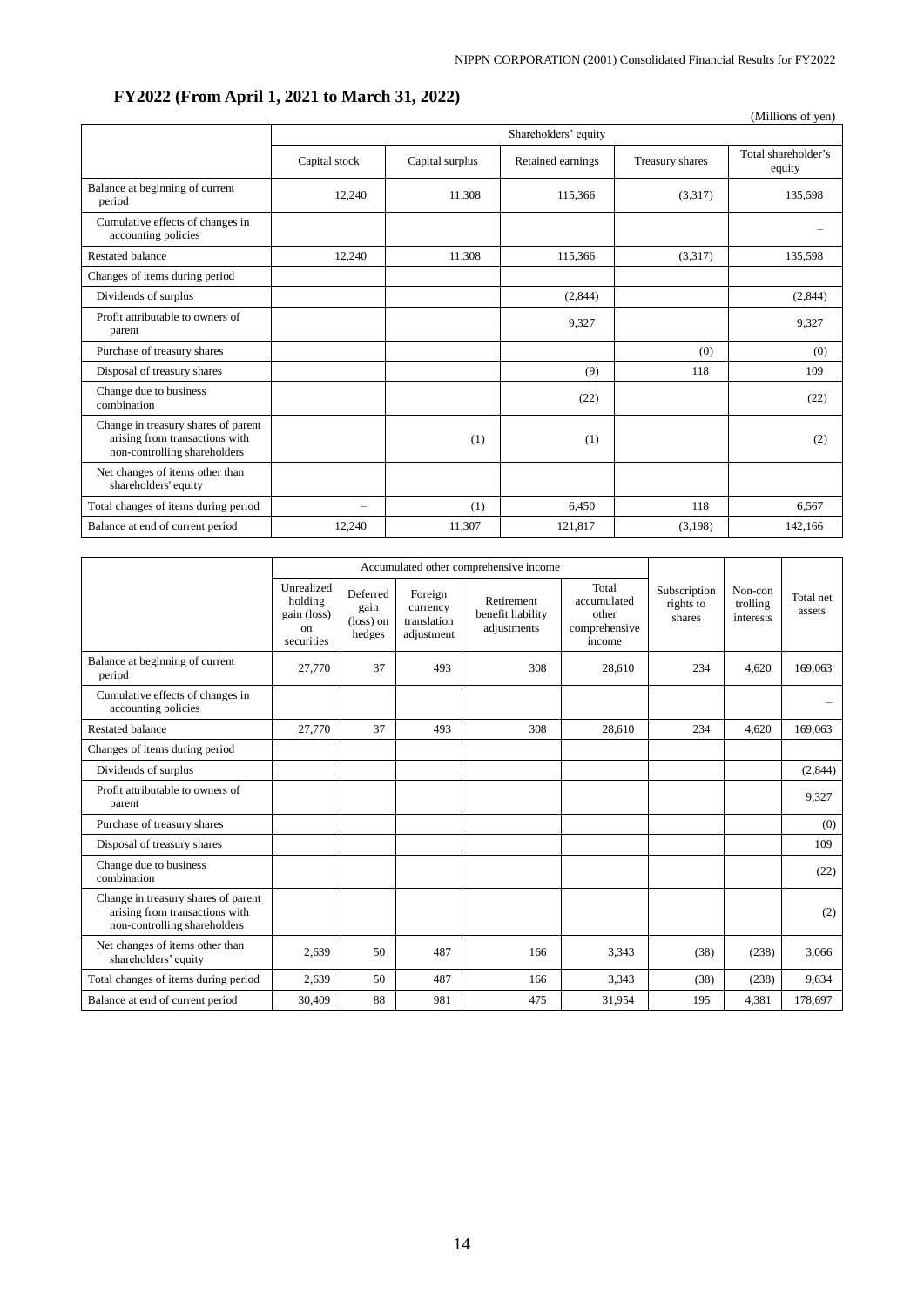|                                                                              | FY2021                                    | (Millions of yen)<br>FY2022               |
|------------------------------------------------------------------------------|-------------------------------------------|-------------------------------------------|
|                                                                              | (From April 1, 2020<br>to March 31, 2021) | (From April 1, 2021<br>to March 31, 2022) |
| Operating activities                                                         |                                           |                                           |
| Profit before income taxes                                                   | 13,049                                    | 13,568                                    |
| Depreciation                                                                 | 8,981                                     | 10,232                                    |
| Increase (decrease) in net retirement benefit<br>asset/liability             | (514)                                     | (475)                                     |
| Increase (decrease) in provision for directors'<br>retirement benefits       | (63)                                      | (323)                                     |
| Increase (decrease) in allowance for doubtful<br>accounts                    | (247)                                     | (74)                                      |
| <b>Impairment</b> loss                                                       | 576                                       | 104                                       |
| Demolition expenses                                                          | 20                                        |                                           |
| Interest and dividend income                                                 | (1,626)                                   | (1,645)                                   |
| Interest expenses                                                            | 185                                       | 208                                       |
| Loss (gain) on sales of investment securities                                | (939)                                     | (1,104)                                   |
| Loss (gain) on valuation of investment securities                            | 73                                        | 26                                        |
| Loss (gain) on step acquisitions                                             | (485)                                     |                                           |
| Foreign exchange losses (gains)                                              | (18)                                      | (184)                                     |
| Equity in (earnings) losses of unconsolidated<br>subsidiaries and affiliates | (200)                                     | (237)                                     |
| Loss (gain) on sales of fixed assets                                         | (370)                                     | (244)                                     |
| Loss on disposal of fixed assets                                             | 122                                       | 141                                       |
| Company name change cost                                                     | 297                                       |                                           |
| System failure response costs                                                |                                           | 1,602                                     |
| Loss (gain) on sale of shares of subsidiaries and<br>associates              |                                           | 24                                        |
| Decrease (increase) in notes and accounts<br>receivable - trade              | 2,675                                     | (8,609)                                   |
| Decrease (increase) in inventories                                           | (1,538)                                   | (5,563)                                   |
| Increase (decrease) in notes and accounts<br>payable - trade                 | (1,899)                                   | 7,708                                     |
| Increase (decrease) in accrued consumption taxes                             | (1, 845)                                  | (244)                                     |
| Decrease (increase) in other receivables                                     | 1,688                                     | (81)                                      |
| Increase (decrease) in other payables                                        | (857)                                     | 37                                        |
| Other, net                                                                   | 490                                       | 327                                       |
| Subtotal                                                                     | 17,554                                    | 15,194                                    |
| Interest and dividend income received                                        | 1,618                                     | 1,640                                     |
| Interest expenses paid                                                       | (206)                                     | (196)                                     |
| Income taxes paid                                                            | (4,162)                                   | (4,661)                                   |
| Net cash provided by (used in) operating<br>activities                       | 14,804                                    | 11,975                                    |

# <span id="page-16-0"></span>**(4) Consolidated statements of cash flows**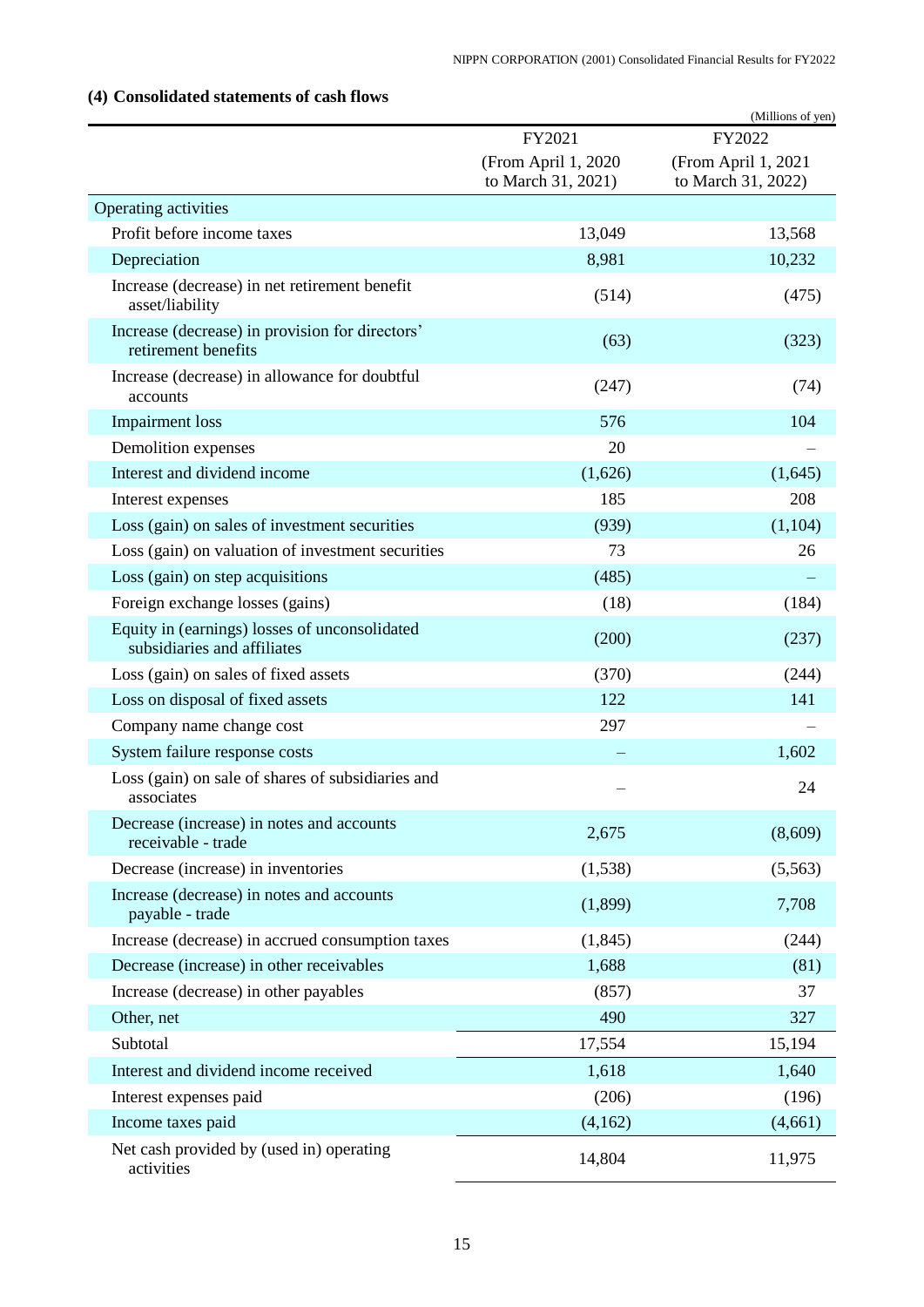|                                                                                                         |                                           | (Millions of yen)                         |
|---------------------------------------------------------------------------------------------------------|-------------------------------------------|-------------------------------------------|
|                                                                                                         | FY2021                                    | FY2022                                    |
|                                                                                                         | (From April 1, 2020<br>to March 31, 2021) | (From April 1, 2021<br>to March 31, 2022) |
| Investing activities                                                                                    |                                           |                                           |
| Decrease (increase) in time deposits                                                                    | 542                                       | (677)                                     |
| Purchase of fixed assets                                                                                | (15,828)                                  | (10,657)                                  |
| Proceeds from sales of fixed assets                                                                     | 621                                       | 357                                       |
| Purchase of investment securities                                                                       | (137)                                     | (1, 154)                                  |
| Proceeds from sales and redemption of<br>investment securities                                          | 2,056                                     | 2,043                                     |
| Purchase of shares of subsidiaries resulting in<br>change in scope of consolidation                     | (62)                                      |                                           |
| Payments of loans receivable                                                                            | (5)                                       | (7)                                       |
| Collection of loans receivable                                                                          | 22                                        | 11                                        |
| Payments for sale of shares of subsidiaries<br>resulting in change in scope of consolidation            |                                           | (45)                                      |
| Other, net                                                                                              | 205                                       | 24                                        |
| Net cash provided by (used in) investing<br>activities                                                  | (12,585)                                  | (10, 103)                                 |
| Financing activities                                                                                    |                                           |                                           |
| Net increase (decrease) in short-term loans<br>payable                                                  | 1,134                                     | (2,695)                                   |
| Proceeds from long-term loans payable                                                                   | 12,036                                    | 4,078                                     |
| Repayment of long-term loans payable                                                                    | (2,584)                                   | (2,307)                                   |
| Redemption of bonds                                                                                     | (5,048)                                   | (96)                                      |
| Purchase of treasury shares                                                                             | (0)                                       | (0)                                       |
| Cash dividends paid                                                                                     | (2,689)                                   | (2, 844)                                  |
| Dividends paid to non-controlling interests                                                             | (22)                                      | (32)                                      |
| Repayments of finance lease obligations                                                                 | (190)                                     | (330)                                     |
| Other, net                                                                                              | (81)                                      | (50)                                      |
| Net cash provided by (used in) financing<br>activities                                                  | 2,553                                     | (4,278)                                   |
| Effect of exchange rate change on cash and cash<br>equivalents                                          | (145)                                     | 209                                       |
| Net increase (decrease) in cash and cash<br>equivalents                                                 | 4,627                                     | (2,196)                                   |
| Cash and cash equivalents at beginning of period                                                        | 31,012                                    | 35,320                                    |
| Decrease in cash and cash equivalents resulting<br>from exclusion of subsidiaries from<br>consolidation | (319)                                     | (1,908)                                   |
| Cash and cash equivalents at end of period                                                              | 35,320                                    | 31,215                                    |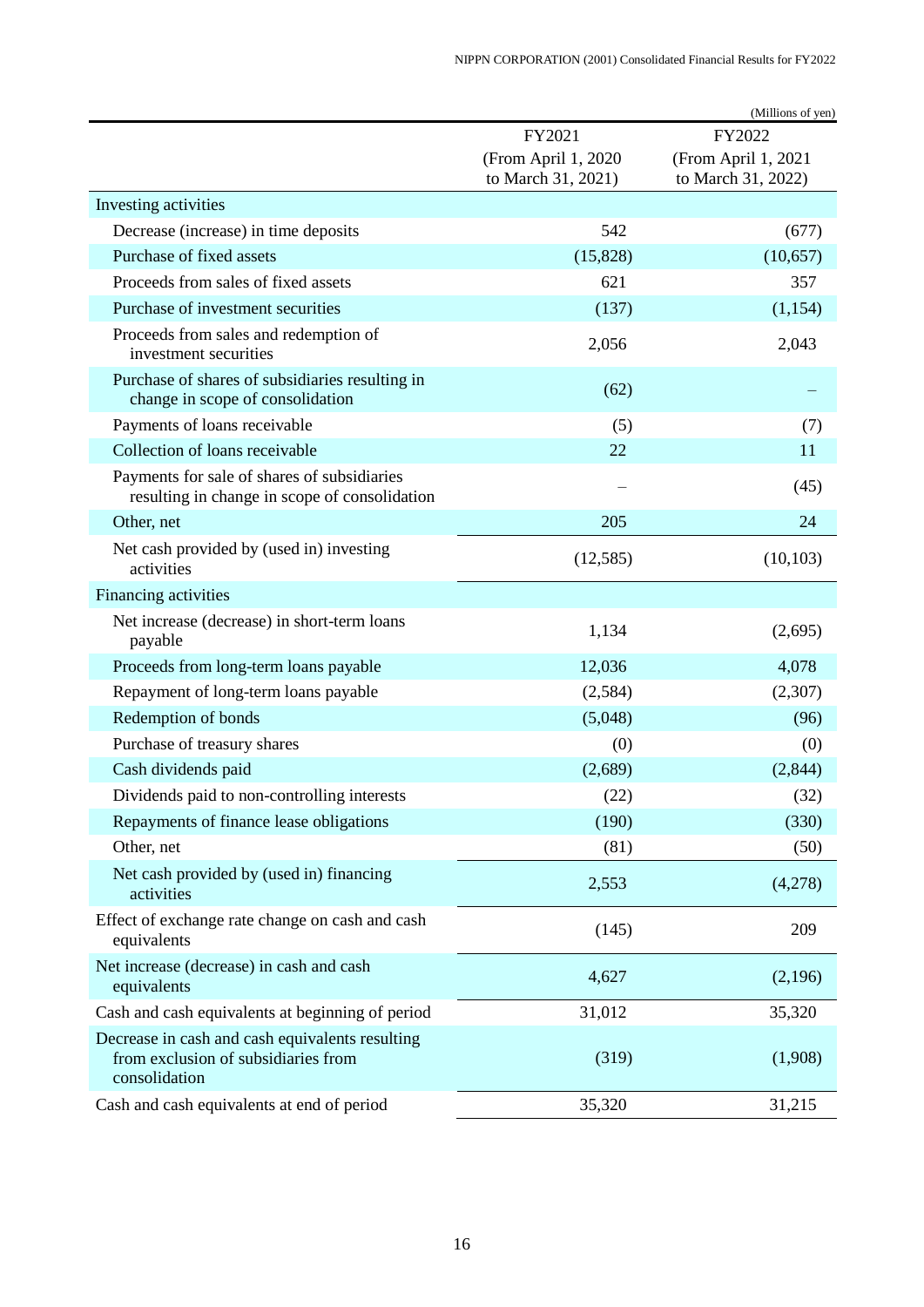## <span id="page-18-0"></span>**(Segment information, etc.)**

## **a. Segment information**

## **1. Overview of reportable segments**

The Group's reportable segments are regularly reviewed by the Board of Directors using the segregated financial information available within each segment to determine the allocation of management resources and evaluate business results.

The Group consists of three main business units classified by product types—Flour Milling, Food and Other. Each business unit formulates business strategies and promotes business activities.

The Group has classified its operations into two reportable segments: Flour Milling and Food.

The Flour Milling segment covers wheat flour, bran, and buckwheat flour, while the Food segment covers wheat flour for home use, premixes, pasta, frozen foods, deli foods, and rice flour.

## **2. Calculation methods for sales, profit (loss), assets, liabilities and other items by reportable segment**

Profit figures reported for business segments are based on operating income. Inter-segment sales and transfers are based on prevailing market prices.

## **3. Information on sales, profit (loss), assets, liabilities and other items by reportable segment and information on disaggregation of revenue**

|                                                                       |                  |                     |         |        |         |             | $\mu$                                                  |
|-----------------------------------------------------------------------|------------------|---------------------|---------|--------|---------|-------------|--------------------------------------------------------|
|                                                                       |                  | Reportable segments |         |        |         |             | <b>Amounts</b>                                         |
|                                                                       | Flour<br>Milling | Food                | Total   | Other  | Total   | Adjustments | recorded in<br>consolidated<br>financial<br>statements |
| Net sales                                                             |                  |                     |         |        |         |             |                                                        |
| Net sales to external customers                                       | 92,595           | 160,751             | 253,346 | 34,977 | 288,324 | —           | 288,324                                                |
| Internal sales or transfers<br>between segments                       | 1,814            | 515                 | 2,330   | 6,644  | 8,974   | (8,974)     |                                                        |
| Total                                                                 | 94,410           | 161,266             | 255,676 | 41,622 | 297,299 | (8,974)     | 288,324                                                |
| Segment income                                                        | 5,133            | 4,272               | 9,405   | 1,034  | 10.440  | (69)        | 10,370                                                 |
| Segment assets                                                        | 103,539          | 118,037             | 221,577 | 23,191 | 244,768 | 63,045      | 307,813                                                |
| Other items                                                           |                  |                     |         |        |         |             |                                                        |
| Depreciation                                                          | 3,093            | 4,251               | 7,344   | 1,277  | 8,622   | 358         | 8,981                                                  |
| Increase in property, plant and<br>equipment and intangible<br>assets | 3,563            | 13,205              | 16,768  | 1,248  | 18,016  | (1,321)     | 16,695                                                 |

## **FY2021 (From April 1, 2020 to March 31, 2021)**

Notes: 1. The "Other" column indicates businesses not included in the reportable segments, including pet food, health food, engineering and real estate leasing.

2. Segment income adjustment of ¥(69) million is an elimination of inter-segment transactions.

3. Corporate assets included in adjustments of segment assets amounted to ¥63,572 million and mainly comprise the Company's surplus funds (cash and deposits, and securities) and property, plant and equipment concerning administrative operations.

4. Adjustments amounting to ¥(1,321) million for the increase in property, plant and equipment and intangible assets mainly relate to capital investment by the administrative departments and elimination of inter-segment transactions.

5. Segment income or loss is adjusted to reflect operating income as recorded in the consolidated financial statements.

6. Depreciation expenses and an increase in property, plant and equipment and intangible assets include an increase in long-term prepaid expenses and amortization thereof.

7. The standards for allocation of fixed assets to segments are different from the standards for allocation of related depreciation.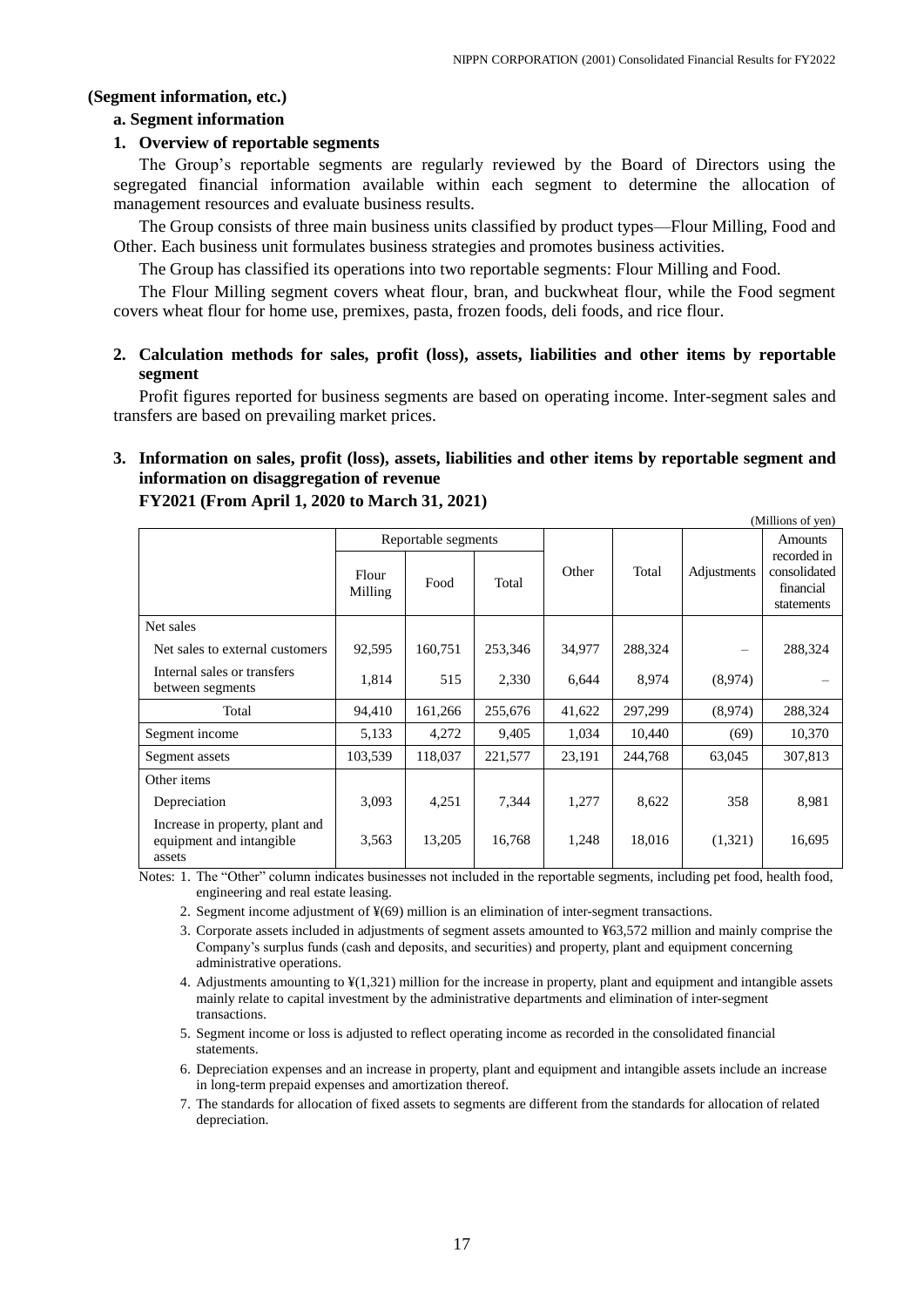|                                                                       |                     |         |         |        |         |                                | (Millions of yen)                                      |
|-----------------------------------------------------------------------|---------------------|---------|---------|--------|---------|--------------------------------|--------------------------------------------------------|
|                                                                       | Reportable segments |         |         |        |         | Amounts                        |                                                        |
|                                                                       | Flour<br>Milling    | Food    | Total   | Other  | Total   | Adjustments                    | recorded in<br>consolidated<br>financial<br>statements |
| Net sales                                                             |                     |         |         |        |         |                                |                                                        |
| Revenue from contracts with<br>customers                              | 96,934              | 185,865 | 282,800 | 37,516 | 320,316 | $\equiv$                       | 320,316                                                |
| Other revenue                                                         |                     | 46      | 46      | 954    | 1,000   | $\qquad \qquad \longleftarrow$ | 1,000                                                  |
| Net sales to external customers                                       | 96,934              | 185,911 | 282,846 | 38,471 | 321,317 |                                | 321,317                                                |
| Internal sales or transfers<br>between segments                       | 2,060               | 606     | 2,667   | 2,391  | 5,058   | (5,058)                        |                                                        |
| Total                                                                 | 98,995              | 186,518 | 285,513 | 40,862 | 326,376 | (5,058)                        | 321,317                                                |
| Segment income                                                        | 6,211               | 4,068   | 10,280  | 996    | 11,277  | 4                              | 11,282                                                 |
| Segment assets                                                        | 109,620             | 125,667 | 235,287 | 23,713 | 259,001 | 66,867                         | 325,869                                                |
| Other items                                                           |                     |         |         |        |         |                                |                                                        |
| Depreciation                                                          | 3,193               | 5,449   | 8,643   | 1,199  | 9,842   | 390                            | 10,232                                                 |
| Increase in property, plant and<br>equipment and intangible<br>assets | 2,109               | 8,095   | 10,205  | 1,193  | 11,398  | 210                            | 11,608                                                 |

## **FY2022 (From April 1, 2021 to March 31, 2022)**

Notes: 1. The "Other" column indicates businesses not included in the reportable segments, including pet food, health food, engineering and real estate leasing.

2. Segment income adjustment of ¥4 million is an elimination of inter-segment transactions.

3. Corporate assets included in adjustments of segment assets amounted to ¥66,402 million and mainly comprise the Company's surplus funds (cash and deposits, and securities) and property, plant and equipment concerning administrative operations.

- 4. Adjustments amounting to ¥210 million for the increase in property, plant and equipment and intangible assets mainly relate to capital investment by the administrative departments and elimination of inter-segment transactions.
- 5. Segment income or loss is adjusted to reflect operating income as recorded in the consolidated financial statements.
- 6. Depreciation expenses and an increase in property, plant and equipment and intangible assets include an increase in long-term prepaid expenses and amortization thereof.
- 7. The standards for allocation of fixed assets to segments are different from the standards for allocation of related depreciation.

#### <span id="page-19-0"></span>**(Revenue recognition)**

Information on disaggregation of revenue from contracts with customers is as presented in (Segment information, etc.).